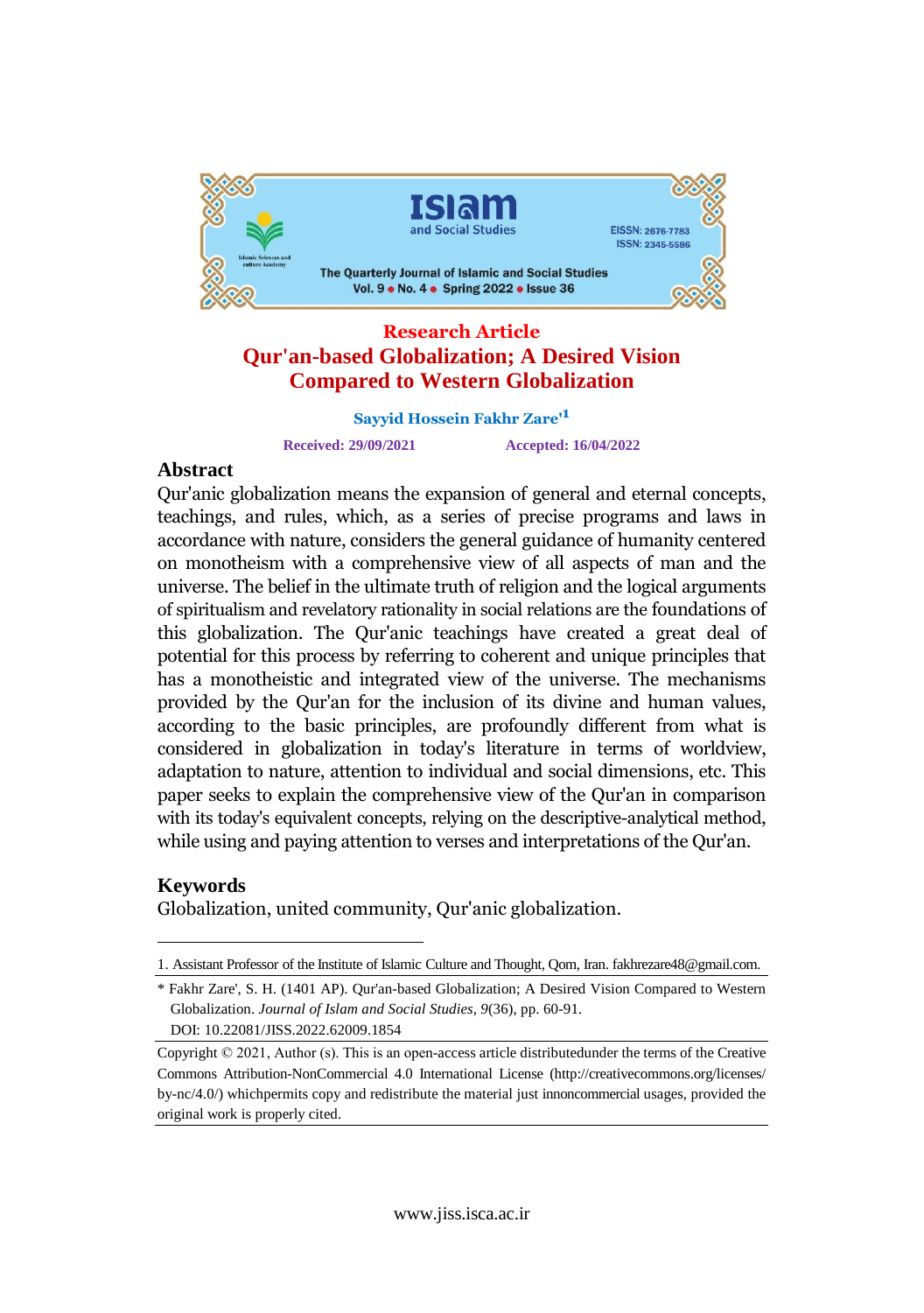

# مقاله يژوهشي جهانیسازی قرآنبنیان؛ چشماندازی مطلوب در مقایسه با جهانیسازی غربی سيدحسين فخر زارع <sup>ا</sup>

تاريخ پذيرش: ١٣٠١/٢٧

تاریخ دریافت: ۰۷/۰۷/۰۷/۱۴۰۰

جكىدە

جهانی سازی قرآنی به معنای گسترش مفـاهیم، معـارف و احکـام عـام و جاودانـهای اسـت کـه بـهعنوان سلسلهای از برنامهها و قوانین دقیق منطبق با فطرت، هدایت کلی بشریت بـا محوریـت توحیـد را بـا نگـاه جامع به همهٔ جنبههای انسان و هستی مدنظر دارد. باورمندی به حقیقت غایبی دیـن و دلالتهـای منطقـی معنویت گرایی و خردورزی وحیانی در روابط اجتمـاعی از پایـههای اساسـی ایـن جهانی سـازی اسـت. آموزههای قرآنی بهخاطر ارجاع به کلیتی منسجم و اصلی واحد که نگرش توحیدی و یکپارچه به جهان هستی دارد، قابلیت زیادی را برای این روند ایجاد کرده است. سازوکارهایی کـه قـرآن بـرای شـمولیت ارزش های الهی و انسانی خود ارائه داده، با توجه به مبانی و اصولی بنیادین، بـا آنچـه در جهانی شــدن در ادبیات امروزی مدنظر می باشد از زاویهٔ جهان بینی، انطباق با فطرت، توجه به ابعاد فردی و اجتمـاعی و … دارای تفاوتی عمیق است. این نوشتار در تلاش است با اتکـا بـه روش توصیفی ـتحلیلی، ضـمن توجـه و استفاده از آیات و تفاسیر به تبیین نگاه فراگیر قرآنی در مقایسه با مفاهیم معادل امروزی آن بپردازد.

#### كليدواژهها

جهانيسازي، جهانيشدن، امت واحد، جهانيسازي قرآني.

۱. استادیار پژوهشگاه فرهنگ وو اندیشه اسلامی، قم، ایران. fakhrezare48@gmail.com \* فخرزارع، سیدحسین. (۱۴۰۱). جهانیسازی قرآن بنیان؛ چشم|ندازی مطلوب در مقایسـه بـا جهانی۳سازی غربـی. فصلنامه علمی بیژوهشی اسلام و مطالعات اجتماعی، ۴(۳۶)، صص ۴۰-۹۱. DOI: 10.22081/JISS.2022.62009.1854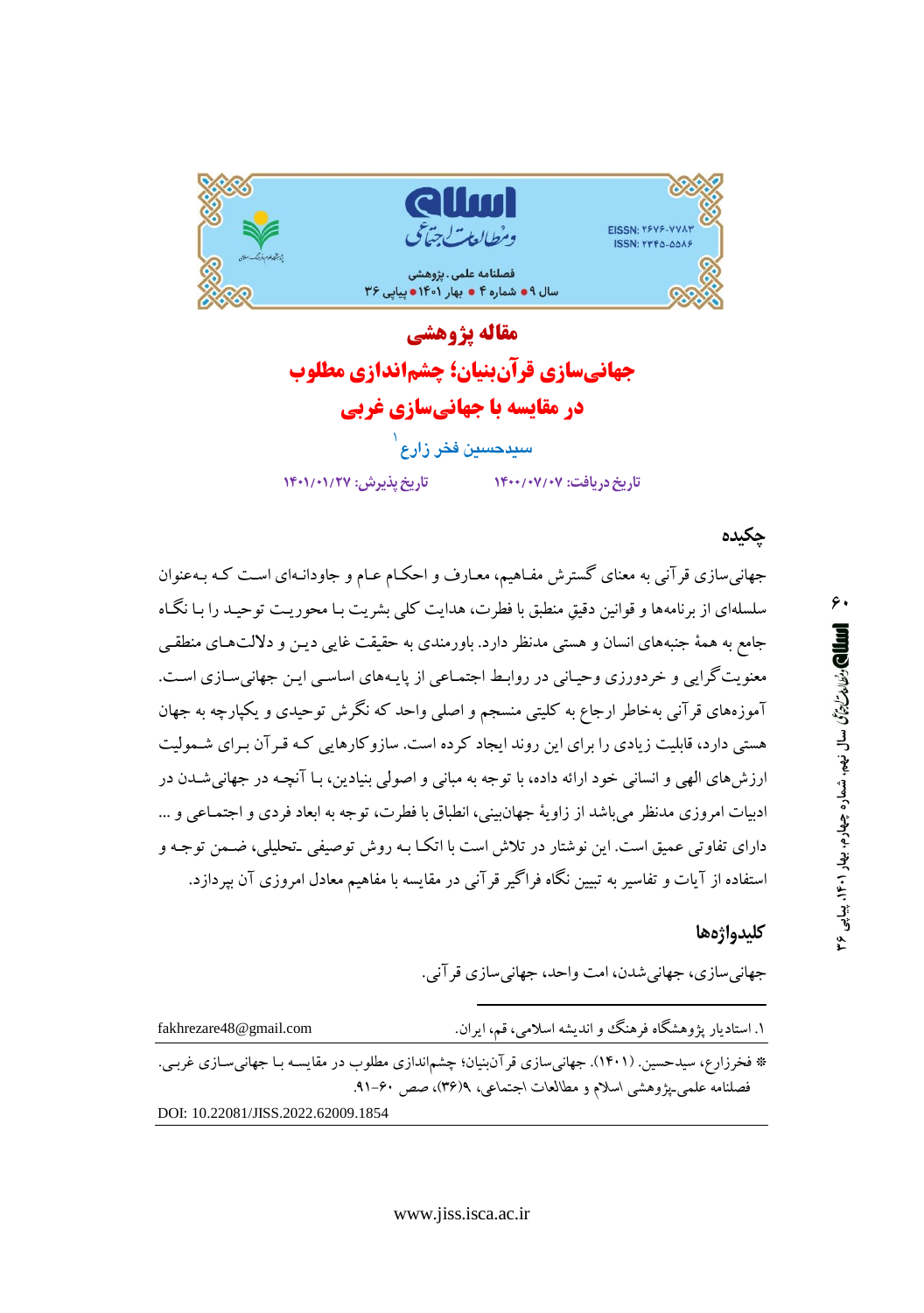جهاني شدن از جمله مفاهيم و رويدادهاي مهمي است كـه در چنـد دهـهٔ اخيـر در تمـام عرصههای جوامع و در حوزههـای مختلـف، نفـوذ خـود را اعمـال کـرده اسـت. ماهيـت همهجانبهٔ این مسئله اگرچه هنوز به درستی آشکار نشده است، اما پیدایش پدیدههایی بـا مشخصـهٔ شـمولیت یافتگی، بینالمللـی شـدن و فراقلمروگرایـی نشـان از امـری جدیـد و تأثیرگذار در سطح جهان دارد (تامپسون، ۱۳۸۰، صص ۱۸۵\_۱۸۶). گسترش توصیفاتی چـون ایجاد نظام جهانی (کومسا، ۱۳۷۸، ص ۱۸۳)، تشدید روابط اجتمـاعی و کوچک شـدن جهـان (رابرتسون، ۱۳۸۰، ص ۲۹۶)، گسستگی قیدهای جغرافیـایی روابـط (واتـرز، ۱۳۷۹، ص ۱۲) و سـلطهٔ جهـاني امپرياليسـم (رفيعي، ١٣٨١، ص ١١) در ادبيـات معاصـر، ذهـن را بـه وجـود نفوذيافتـهٔ پدیدهای ژرف رهنمون می کند که حوزهٔ نفوذ آن، خارج از حیطـههای محـدود اقلیمـی خاص است. مفهوم رایج و امروزی جهانیشدن دارای سابقهٔ کوتاهی است کـه از چنـد دهـه قبــل در مفــاهيم جديــد گنجانــده شــده و در آينــده ممكــن اســت موضــوع بيشــتر فعالیتهای علمی و عملی انسان معاصر گردد (مک کین و لیتل، ۱۳۸۰، ص ۱۲). اما ایـن مفهـوم اگر بهعنوان يک فلسفهٔ اجتماعي، ديني و سياسي قلمداد شـود، سـابقهٔ آن را ميتـوان در ظهور ادیان، تشکیل امیراطوریهای جهـانگیر، شـکل گیری تمـدنهای باسـتان و منطـق درونی آنها که دارای خصلتی جهانانـدیش اسـت و نیـز در اندیشـهٔ آرمانگرایـانی کـه تحقق جامعه و نظامی واحد و آرمانی جهانی از مهمترین آمال آنان است، جستجو کـرد. در منطق قرآن، اخذ این مفهوم در قالب آیین اسلام بـهعنوان دینـی جـامع و کامـل کـه هدایتی برای تمام بشریت بوده و نگاهی جامع به همـهٔ جنبـههای هسـتی دارد، در فضـای استعاری توحیدی قابل ترسیم است. توحید، اصلی ترین عامل استیلایی است کـه در عمـق جهان فرهنگی قـرآن قـرار دارد و تمـام عناصـر دیگـر، حـول آن بـا یکـدیگر مفصـل بندی میشوند و بهعنوان زیرساخت قدرتمند معناشناختی، ظرفیت آن را دارد که روسـاختهای مختلفی را به کار گرفته و در چارچوبی منطقی، تمام اجزا را در راستای هـدف کلـی خـود به همډيگر پيوند دهند.

دغدغهٔ اصلی این مقالـه، قابلیتهـای جاودانـهٔ قر آنـی بـرای تحقـق معـارف خـود در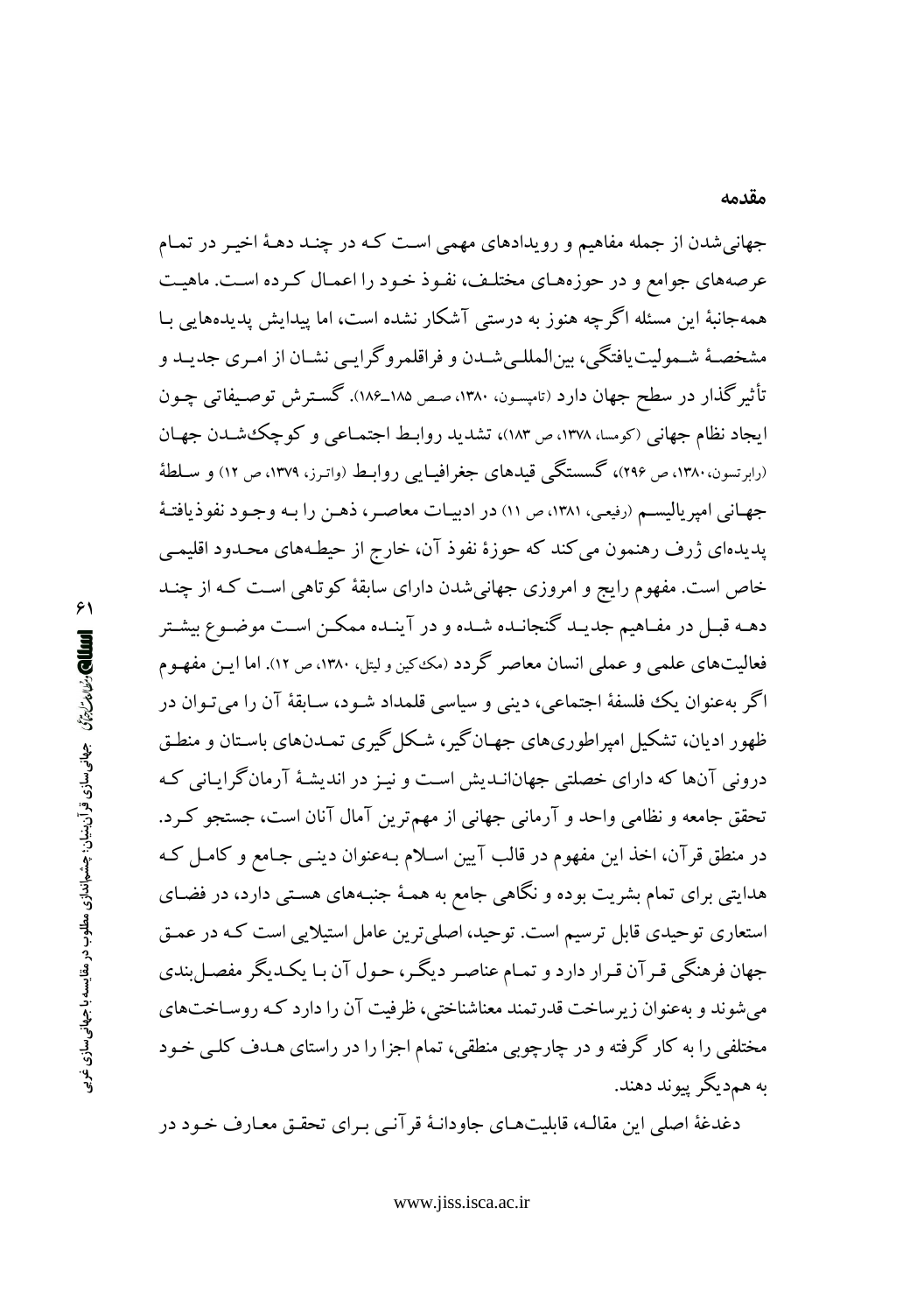گسترهٔ جهانی و سازوکارهای آن و نیز بررسی چالش هایی است کـه از ایـن معـارف در عصر جهاني شدن مي توان استخراج نمود. جهاني سازي معارف الهي از اهدافي است كـه به واسطهٔ رسالت انبیا دنبال شـده «إنَّ اللهَ اصْـطَفَى ءَادَمَ وَ نُوحًـا وَءَالَ}ِبْـرَاهِيـمَ وَءَالَءِسْـرَانَ عَلَّيَ الْعَالَمِينِ» (آلءمران، ٣٣) و بر اساس آن، اديان و پيامبران بزرگ همواره به دنبال ايجاد امت واحد جهانی بودهاند. این مفهـوم را بـه اقتضـای خاتمیـت دیـن اسـلام و تمامیـت و کمال آن، در آیاتی می توان بازیافت؛ به طوری کـه بیـان پیـام وحیـانی|ش در قالبهـای عام، حاکی از مقولهٔ بنیادی جهانی است. بسیاری از خطابات قرآنی کـه بـدون توجـه بـه جغرافیا یا زمان خاص آمده و صرفاً شامل مؤمنین نبوده، بلکه دربرگیرندهٔ مجموعـهٔ کـل بشريت است، حامل اين مفهوم عام ميباشد.

۱. مفاهیم جهانی قرآن شـاملیت معـارف قـرآن و جهـانيبودن رسـالت و نظـام اجتمـاعي حاصـل از آن و نگـاه جهان شمول قرآني در چند دسته از آيات قابل كشف است:

## ١-١. جهانيبودن رسالت اسلام

دستهای از آیات به جهانیبودن رسالت اسلام و جهانشمولی آن نظر دارد؛ ماننـد «قُلْ يَاأَيُّهَا النَّاسُ إنِّي رَسُولُ اللهِ إلَيْكُمْ جَمِيعًا» (اعراف، ١٥٨) كــه رسـالت، مخـتص بـه قــومي خاص شمرده نشده، بلکه مصالح واقعی امور همهٔ مـردم را در دو عـالم در نظـر دارد. در آیات دیگر، رسالت جهانی اسلام مورد توجه قرار گرفته که بر خلاف رسـالت رسـولان ديگر، بر تمام گسترهٔ عالم و تا قيامت ادامـه دارد (سباء، ٢٨؛ انبيـا، ١٠٧؛ توبـه، ٣٣؛ آلءمـران، ٣٣؛ ىقرە، ٢١؛ فرقان، ١).

دستهٔ دیگر به تشکیل جامعهٔ جهانی و خلافت زمین بشارت دادهانـد؛ ماننـد «وَعَـدَ الله الَّذِينَ آمَنُوا مِـنْكُمْ وَعَمِلُواالصَّـالِحَاتِ لَيَسْتَخْلِفَنَّهُم فِـي|لْأَرْضِ» (نـور، ۵۵). برخـى مفسـرين

١-٢. تشكيل جامعهٔ جهاني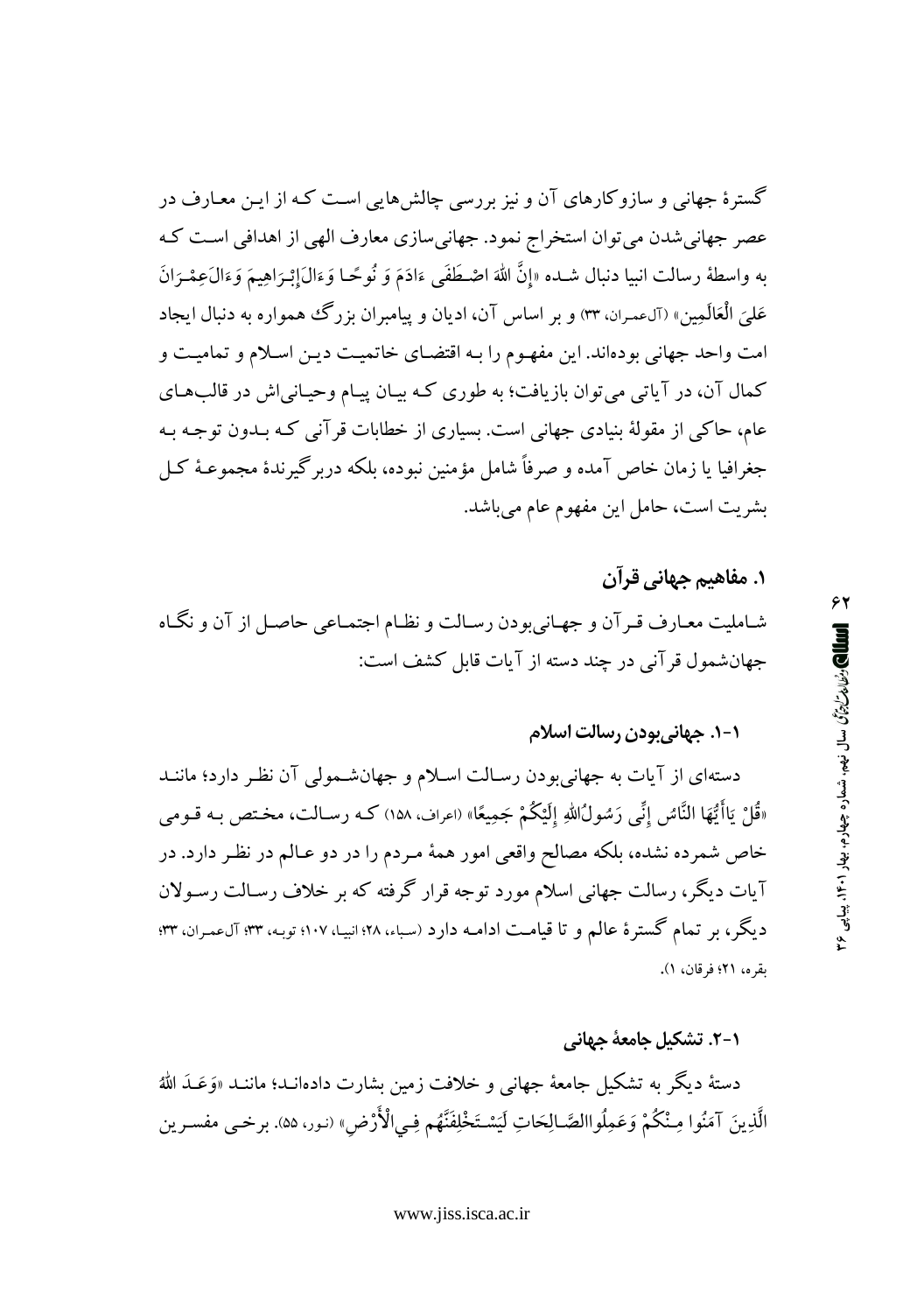اگرچه احتمال خلافت الهی را مانند خلافت آدم و داود و سلیمان نیز تفسیر کردهاند، اما معمولا آن را به معنای تسلط مؤمنان بر زمین دانسـتهاند؛ همچنان کـه ملـو کـُ در ممالـک خود دارای چنین تسلطیاند (بیضاوی، ۱۴۱۸ق، ج۴، ص ۱۱۲). البته برخمی دیگـر نــوع تســلط و تصرف ایشان بر زمین را به شرط اصلاح و عمارت و اقامهٔ عدل و کمال انسانی دانستهاند (سید قطب، ۱۴۱۲ق، ج۴، ص ۲۵۲۹).

۰۱–۳. خطابات عام قرآن

دستهای دیگر با خطابات عام آمده که شامل تمام آحاد بشری است کـه حکایـت از جهانیبودن دارد. خطاباتی مانند «یا أیهاالناس و النـاس» کـه اسـم جمـع بـرای تمـام بشـر است؛ «پبابني آدم»، «العبالمين»، «امت» و … كـه روى آن بيا تميام افيراد انسياني است، خطابهای عامی هستند که نشان میدهد قرآن مخصوص نـژاد و قشـر خاصـی نیسـت، بلکه همگان را در این دعوت عام مشـارکت داده و دعـوت بـه پرسـتش خـداي يگانـه و مقابله با هرگونه انحراف از توحید میکند.

#### **۱-۴. جوهر واحد انسانی**

دستهای دیگر به جوهر واحد انسانی، صرف نظر از اختلافات تاریخی، زبانی، نـژادی و جغرافيايي توجه دارد؛ بهويژه آيهْ «يَاأَيُّهَاالنَّاسُ إنَّا خَلَقْنَاكُمْ مِـنْ ذَكَـرٍ وَأُنتَـى وَجَعَلْنَـاكُمْ شُعُوبًا وَقَبَائِلَ لِتَعَارَفُوا إِنَّ أَكْرَمَكُمْ عِنْـلَاللّٰهِ أَتْقَـاكُمْ» (حجرات، ١٣) كـه بـا توجـه بـه دو واژهٔ «تعارفوا» و «اتقاكم»، تكثر قومي و تمدني را براي افزايش معرفت انسـاني و حاصل شـدن سعادت و رفاه همـهٔ آحـاد بشـر و بـه صـورت غيـر زمان.منـد و تـاريخي معرفـي مي كنـد (ابن عاشور، بی تا، ج ٢۶، صص ٢١۶-٢١٨).

#### **۱-۵. دعوت به تدبر و تحدی**

در بخش زیادی از آیات نیز به تدبر همهٔ انسانها در قر آن دعوت شـده و حتـم ا آخان را که در آیات نمیاندیشند، توبیخ می کند. این آیات، شاهد جهـانیبودن زبـان قـرآن و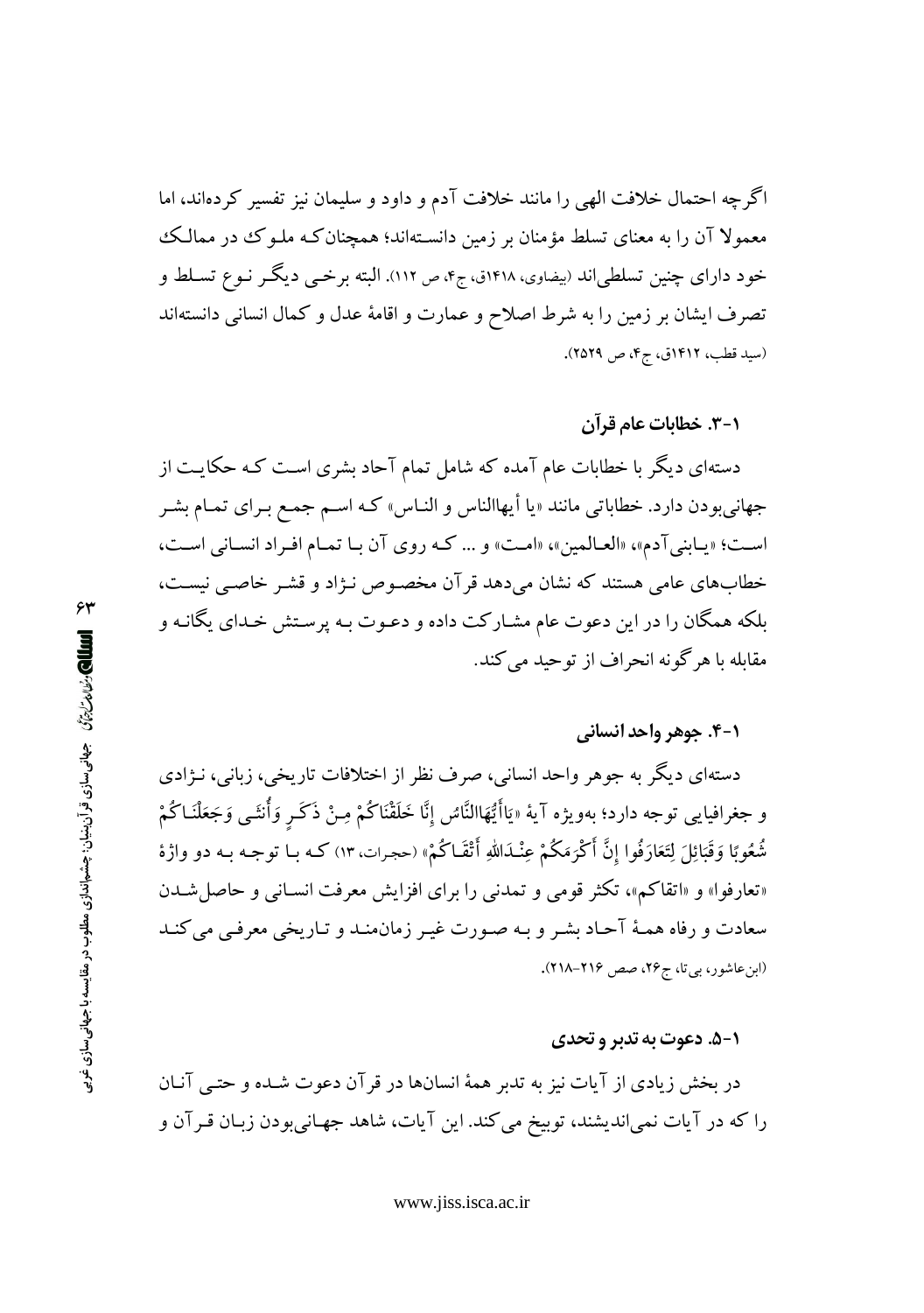فراگيربودن فهم معارف آن است؛ زيرا اگر قرآن با فرهنگ ويژهٔ برخـي انسـانها سـخن می گفت، دعوت همگان به تدبر در آیات آن لغو بود؛ مانند «أَفَلَا يَتَـٰدَبَّرُونَ الْقُـرْآنَ وَلَـوْ كَانَ مِنْ عِنْدِ غَيْرِ اللهِ لَوَجَدُوا فِيهِ اخْتِلَافًا كَثِيرًا» (نساء، ٨٢) و نيز آيـات مشـابه ديگــر كــه بــه حکم عقلی و فطری قابل کشف است؛ بهویژه که قرآن تأکید بر عبرتبودن بـرای همـهٔ اهل دنیا دارد (طباطبایی، ۱۴۱۷ق، ج۵، صص ۱۹-۲۰).

۰-۶. استفاده از مثلها و سرگذشتها

آیاتی که متضمن مَثلها است و بـا هــدف الگـودهی و ینــدگیری همـهٔ انســانها در تمامی اعصار بیان شـده اسـت. بیـان سر گذشـتهای قر آنـی نیـز در ایـن راسـتا از جملـه مواردی است که در آیات زیادی با همین هـدف دنبـال شـده و بـر اسـاس آن، انسـان بـه عبرت گـرفتن دعـوت شـده اسـت (نمـل، ۶۹؛ روم، ۹ و ۴۲؛ فـاطر، ۴۴). ايـن آيـات اگر چـه مربوط بـه زمـان و مردمـي خـاص اسـت، امـا چـون فراخـواني بـراي عبرت گيـري تـودهٔ انسانها تا قیامت، بدون اختصاص به عصر یا نسل خاصبی است، وجههای جهانی به آن داده و سرنوشت واحـدي را بـراي كـل امتهـا در زمانهـا و مكانهـاي مختلـف در نظر گرفته و درواقع، از باب حکـم کلـی در مـوارد جزیـی میباشـد (طباطبـایی، ۱۴۱۷ق، ج ۱۹، ص ۲۲۱).

به هر حال، محتوا و ييـام نازمان منـد و نامكان منـد آيـات بـر جهـاني بودن آن دلالـت دارد، لکن در برخی آیات این استمرار زمانی پیامها مورد تأکیـد قـرار گرفتـه اسـت؛ در آية «وَءَاخَرِينَ مِنهْمْ لَمَّا يَلْحَقُوا» (جمعه، ٣) كه به تعبير مفسـرين، دلالـت بـر حجيـت قـرآن براي نسـلهاي بعـدي تـا روز قيامـت دارد؛ يـا در ايـن آيـه »وَ أُوحِـيَ إلـيَّ هَـذَا الْقُـرْءَانُ لِأُنذِرَكُم بِهِ وَمَن بَلَغٍ» (انعـام. ١٩) از زبـان پيــامبرﷺ آمــده كــه قــرآن بــراى هشــدار شــما و هرکس که پیام قرآن به او م<sub>ی</sub>رسد، بر من وحی شده است و جملهٔ «مَن بلغ» شـامل همـهٔ افرادي است كه پيام قرآن را بدون قيد زمان و مكان دريافت مي كنند و به عقيدهٔ برخبي، مراد تمام انسانها از عرب و عجم یا ثقلین و یا هر که به او تـا قیامـت می رسـد، می باشـد (فخررازي، ١٤٢٠ق، ج١٢، ص ٤٩٩).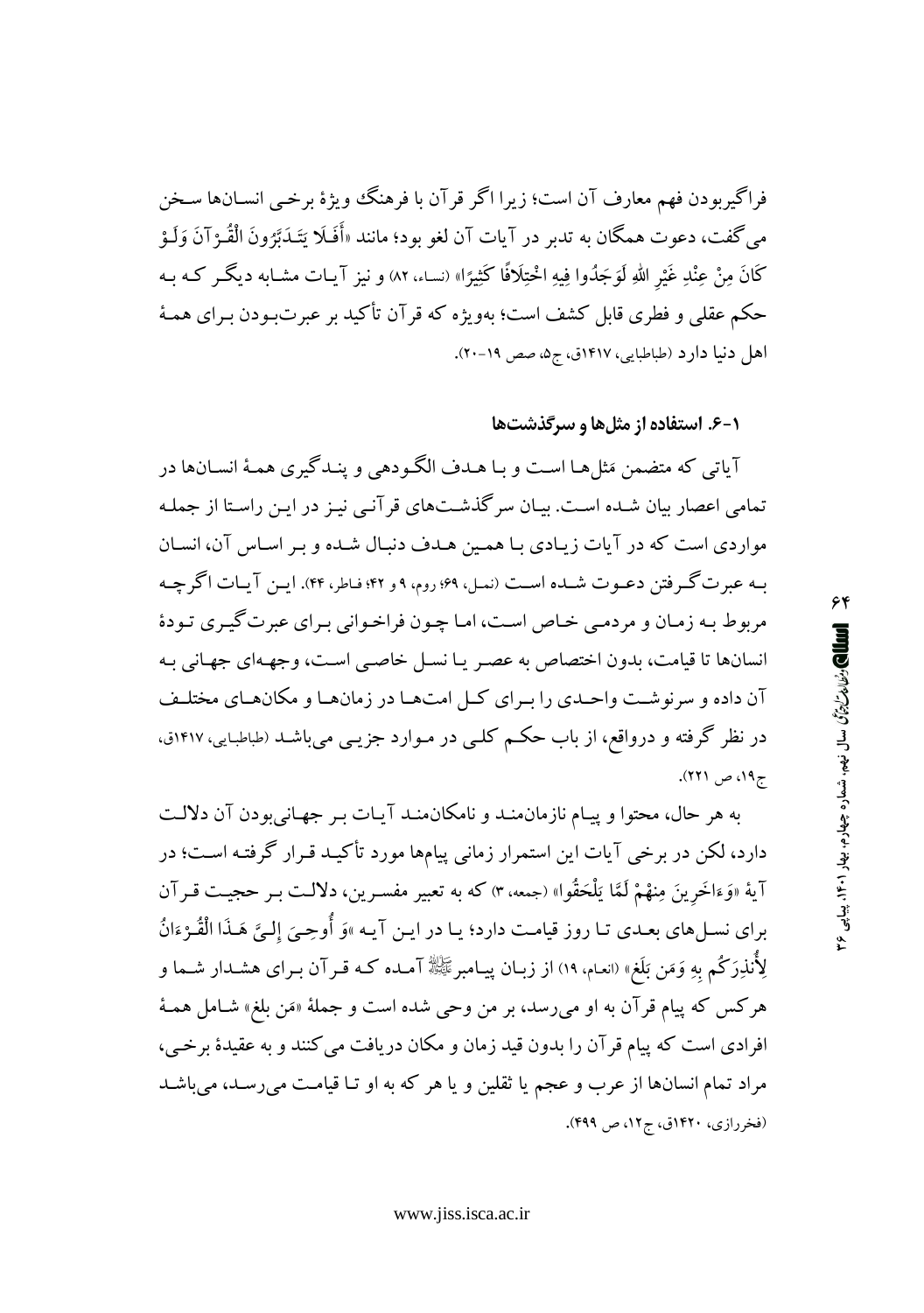# ۲. اهداف جهانیسازی قرآن

۰-۲ ایجاد امت واحده

قرآن همهٔ ادیان توحیدی را یک امت دانسته و با ترسیم چشماندازی از نظامی یکپارچه، به دنبال ایجاد امت<sub>ی</sub> واحد است که در آن همهٔ مردم بر محـور توحیـد متحـد باشـند «وَإِنَّ هَذِهِ أُمَّتُكُمْ أُمَّة وَاحِدَةً وَ أَنَا رَبُّكُمْ فَاتَّقُونَ» (مؤمنون، ٥٢). اكثر مفسرين تشكيل امت واحد را به معنای دارابودن مشی و شریعتی واحد دانستهاند که از اهداف مهم قـرآن و بعثـت انبیـا برای جهانی کردن معارف خود است (طوسی، بیتا، ج۷، ص ۳۷۵؛ بیضاوی، ۱۴۱۸ق، ج۴، ص ۸۹). از آنجا که دعوت انبیا و نیز نیازهـای فطـری مـردم یکـی اسـت، قـرآن سلسـلهٔ پیـامبران و پیروانشـان را یـک امـت قلمـداد کـرده و تفاوتهـای میـان پیـروان یـا پیـامبران را دلیـل دوگانگی نمیداند. طرح و ادعای امت واحده و خطابات واحد به جامعهٔ بشری، مستلزم وجود قوانین و احکام منسجم و همیشگی در گسترهای نامحدود برای جمیع آحاد است تا در سايهٔ حيات طيبـه و نظـام جهـاني وعدهشـده بـه مـؤمنين و صـالحين، سـعادت آنـان كفايت شود. اين امت، از يك برنامـه پيـروي مي كننـد و چنانچـه وحـدت آن بـهخاطر متابعت هوا و هوس دچار پریشانی و تشتت شود، مآلاً به انحطاط می انجامد.

## ٢-٢. اتحاد حيات طيبه

ایجاد حیات طیبه، از دیگـر اهـدافی اسـت کـه در نظـام جهـانی قـرآن بـه مـؤمنین و صالحین وعده داده شده و وابسته به افراد، شرایط، نژاد و جنسیت خاص نیست، بلکـه در سطح جهان، هركه بر اثر معرفت به صفات خداوند حقـايق را يافـت و بـدان اعتقـاد پيـدا کرد و در مقام انقیاد بود، شایستهٔ حیات طیبهای میشود که لازمهٔ حیـات انسـانی اسـت و خداوند آن را به مؤمنين افاضه مي كند. در آيهٔ «مَنْ عَمِلَ صَـالِحًا مِـنْ ذَكَـرٍ أَوْ أُنْثَـى وَهُـوَ مُؤْمِنٌ فَلَنُحْيِيَنَّهُ حَيَاةً طَيِّبَةً وَلَنَجْزِيَنَّهُمْ أَجْرَهُمْ بِأَحْسَنِ مَاكَـانُوا يَعْمَلُـونَ» (نحل، ٩٧)، حكمـي کلی و قاعدهای عام برای هر کسی است که عمل صالح انجام دهد؛ همـان طور کـه طبـق حکم و قاعدهای کلی، بقا و حیات طیبه را مشروط به عمل صالح و انجام آن برای قـرب الهي دانسته است «مَا عِندَكُمُ يَنفَدُ وَ مَا عِندَاللهِ بَاقِ» (نحل، ٩۶).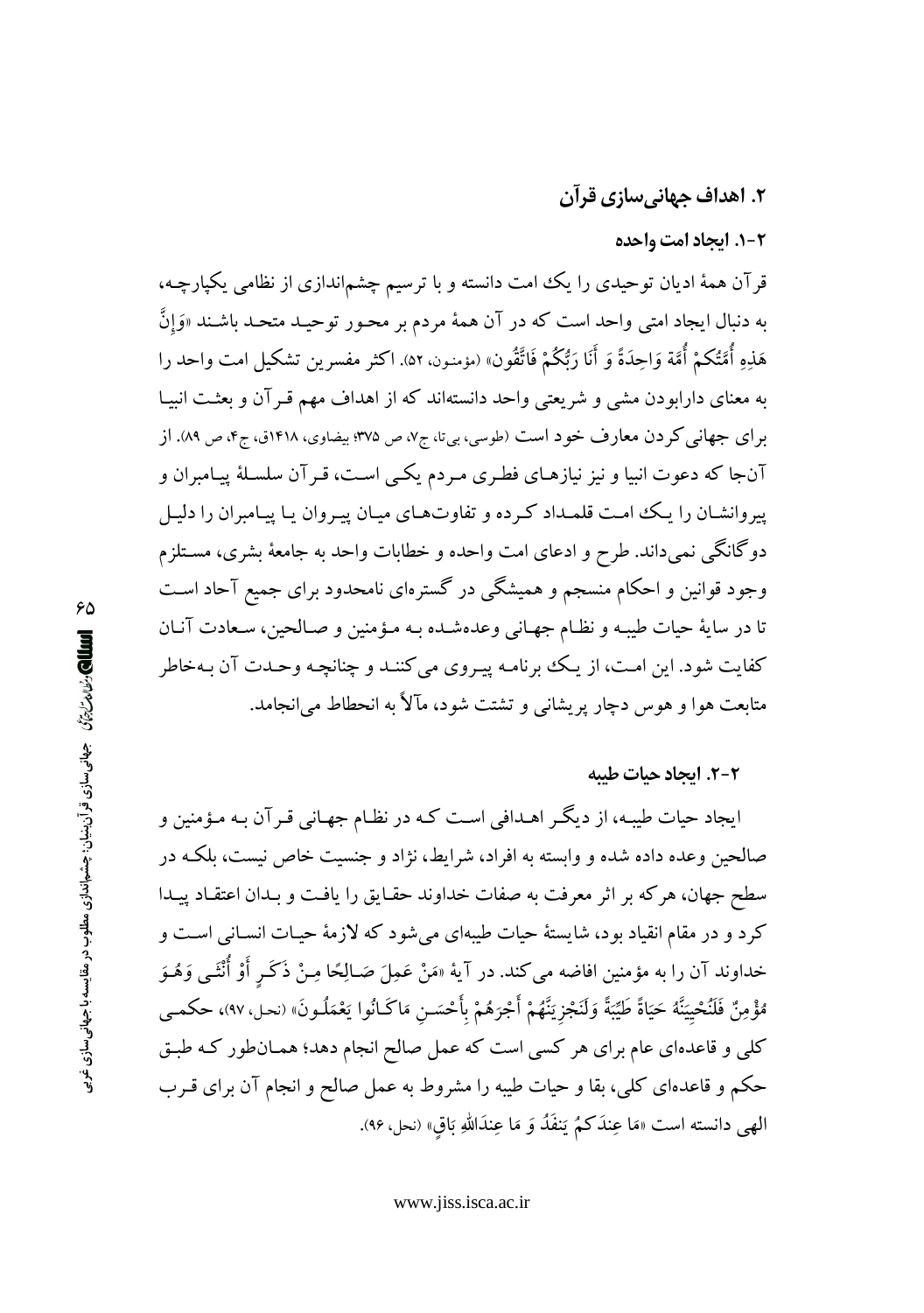#### 2-3. عدالت اجتماعي

عـدالت اجتمـاعي، از اهـداف ديگـري اسـت كـه در قـر آن بـهطور قـاطع بـدان امـر شده (نحل، ۹۰؛ ص، ۲۶) و آمـال همـهٔ پیـامبران اسـت (حدیـد، ۲۵). از آنجـا کـه رسـالت انبیـا دارای پیامی جهـانی اسـت و قـر آن دربـارهٔ اجـرای آن، جامعـهٔ بشـری را بـا دسـتوری کلی خطاب می کند، عدالت نیز از جملـه آرمانهـایی اسـت کـه طبـق منطـق قـر آن بایـد در گسترهای جهانی دنبال شود. عدالت اگرچه مفهـومی ارزشـی اسـت، امـا در بسـتر هسـتی جريان دارد (جوادي آملي، ١٣٨١، ص ٢٠٠) و در سلسلة علل احكام است نه در سلسلة معلـولات؛ يعني نه آنچه دين گفت عدل است، بلكـه آنچـه عـدل اسـت ديـن مي گويـد و ايـن بـه معنای مقیاس بودن عدالت بـهعنوان معیـاری اساسـی و عـام بـرای دیـن می باشـد (مطهـری، ۱۴۲۰ق، ص ۱۴).

#### ۴-۲. هدایت

هدایت از دیگر اهـداف جهـاني گرايي قـرآن اسـت كـه هـم بـه صـورت عمـومي و تکوینی و هم به صورت تشریعی و خصوصی مورد تأکید است. هیچ موجودی از قـانون هـدايت خـارج نبـوده (طباطبـايي، ١٤١٧ق، ج۴، ص ٣١) و بـراي برحذرداشـتن همـهٔ مـردم از تباهی هاست که با سازوکارهای مختلفی همچون انـذار مقـرر شـده و هـدف بـرانگیختن پیامبران، نزول وحی و فروفرستادن قرآن، بشارت و بیمدادن مردم معرفـی شـده (انعـام، ۴۸؛ كهف، ۵۶؛ غافر، ۱۵؛ انعام، ۱۹) و در برخي آيات، هدف بعثت پيامبران به انذار منحصر شـده و در برخی دیگر تنها به ذکر انذار اکتفا شده است. قر آن گسترهٔ انذار را شامل همهٔ امتها و همهٔ افراد میداند «واِن مِن اُمَّة اِلاّ خَلا فیها نَذیر» (فاطر، ۲۴). مفاد آیه این است کـه بـرای هر امتی هدایتگری و برای هر زمانی پیشوایی می<sub>ا</sub>بشد؛ از ایـن٫و، دلالـت آیـهٔ «وَأُوحِــ<sub>ٌ ،</sub> إِلَى هَذَا الْقُرْآنُ لِأَنْذِرَكُمْ بِهِ وَمَنْ بَلَغَ» (انعام، ١٩) را مي توان شامل تمام افراد، چه معاصـرين عصر نزول و چه متأخرین آن دانست و به تعبیری، منظور هر کسبی است کـه تـا قیامـت از عرب و عجم و ثقلین، قر آن به او میررسد (طوسی، بیتا، ج۴، ص ۹۴؛ فخررازی، ۱۴۲۰ق، ج۱۲. ص ۴۹۹). لذا عمومیت انذار مختص مسلمانان عصر نزول نیست، بلکه تمام انسانها و حتی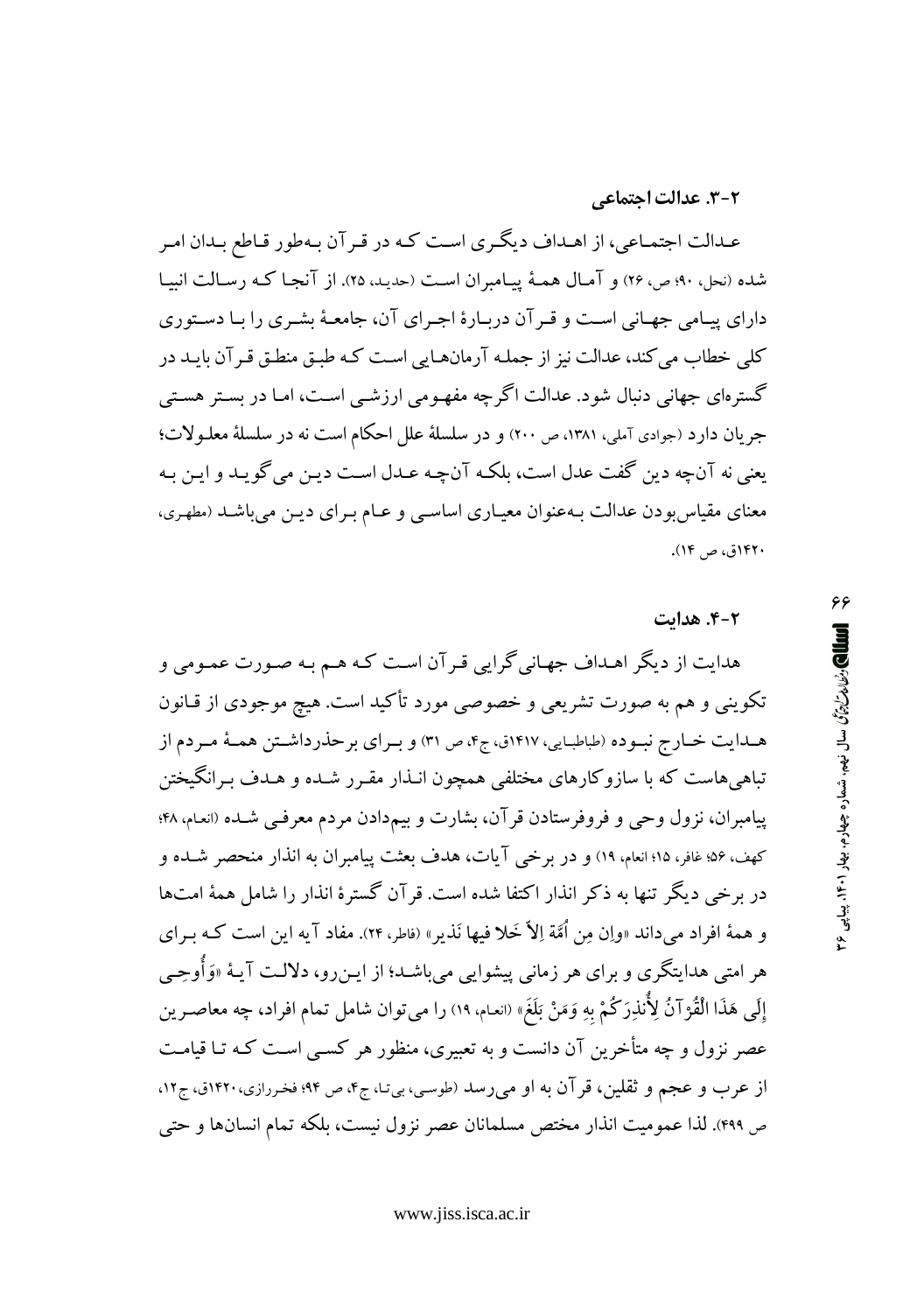جنیان را نیز شامل میشود؛ بدین معنا که در میان همهٔ امتها انذارگر برانگیخته می شـود و هيچ امتـي بـدون منـذر نمي،انـد (فاطر، ٢٢). مهـم اين كـه ايـن عموميـت در حـد اقتضـا می باشد؛ یعنی فعلیت آن در مورد همگان و رسیدن آن بـه یکایـک افـراد منـوط بـه ایـن است که در مسیر آن مانعی پدید نیاید؛ لذا ممکن است پیام انذار به برخی انسانها نرسـد و حجت الهي بر آنان تمام نگردد. از اين٫رو، انذار گرچه عام است، ولي مستلزم دريـافتن یکایک افراد یک امت نیست (طباطبایی، ۱۴۱۷ق، ج۱۷، ص ۳۸).

۵-۲. حقانیت

حقءِ دن و حقانیت از دیگر موارد توصیف پیام جهانی قرآن است که مبنای منطـق و پیام قرآن بر آن استوار است «إنَّا أَنْزَلْنا عَلَيْكَ الْكِتابَ لِلنَّاسِ بِالْحَقِّ» (زمـر، ۴۱). از آنجـا كـه خداوند عموم انسانها را فطرتاً قادر به شناخت حق نموده و نظام بشريت نيز بر پايـهٔ حـق استوار شده است، لذا قر آن نیز بر اساس حق نـازل شـده و هر آنچـه بهرهمنـد از حقانیـت باشد، اصولاً انحراف از آن حاصل نمیشود و بر خلاف آن نباید رفتاری صورت گیـرد؛ چراکه لازمهٔ درک حق و علم به حقانیت هر چیز، تصدیق و ایمان به آن است کـه یـک حکم عقلی جهانی است و قرآن تنها تذکرهای است که عموم مردم میتوانند با آن حـق را ببینند (نک: طباطبایی، ۱۴۱۷ق، ج۱۸، ص ۳۴۰؛ طباطبایی، ۱۴۱۷ق، ج۲۰، ص ۲۲۰).

#### ۶-۶. حاكميت مطلق خداوند

حاکمیت مطلق خداوند بهعنوان اساسی ترین آیین پابرجـای الهـی، از اهـداف دیگـر است که در عبـادت، حکومـت و فرهنـگ جامعـه تبلـور مي يابـد؛ لکـن انســانها بخـاطر جهل و عدم آگاهي، در بيراهـههاي شـرک سـرگردان شـده و بـه اطاعـت غيـر او تـن مي دهند. اينان به جاي پرستش خداوند، آنچه را كه وجود حقيقي و اثر واقعي نـدارد و خیال محض است مورد پرستش قرار میدهنـد (مغنیه، ۱۴۲۴ق، ج۴، ص ۳۱۵) و چیـزی را که هیچ ویژگی از الوهیت، جز نام نداشته و توهمات محضlند میپرستند (قرطبی، ۱۳۶۴، ج۹، ص ۱۹۳). قرآن، پرستش و تسلیم را قانونی الهی و جهـانی میدانـد کـه فقـط بایـد در برابـر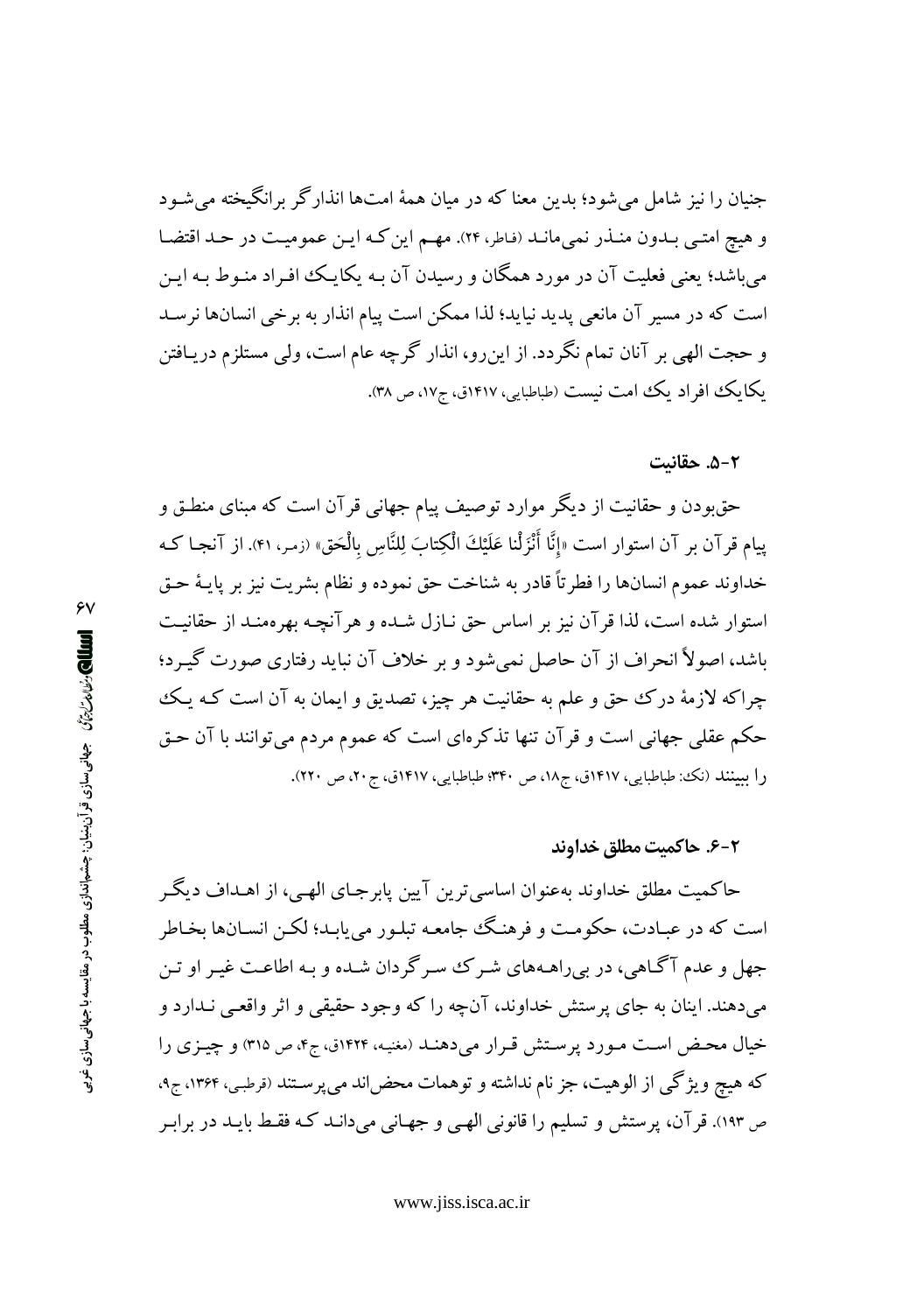خدا صورت گيرد «مَـا أَنـزَلَ اللهُ بهَـا مِنْ سُـلْطَانٍ إنْ الْحُكْـمُ إلَّا لِلهِ أَمَـرَ أَلَّاتَعْبُـدُوا إلَّا إيَّـاهُ» (پوسف، ۴۰). در زبان توحیدی قر آن، آنچـه را پیـامبر واجـب کـرده، قابـل امتثـال اسـت و آنچه را نهی کرده بایـد پرهیـز کـرد (حشر،۷) و کسـی کـه سـر بـه اطاعـت حکـم خـدا ننهد، ظالم معرفی شده است (مائده، ۴۵ و ۴۷). به تعبیـر برخـی، دلیـل اعتقـاد بـه اینکـه تنهـا دین توحیدی قادر به ادارهٔ صحیح جامعه انسانی میباشد این است که سعادتمندی انسان زمانی فراهم میگردد که در سیر زنـدگی، سـنن حیـاتی و احکـام معاشـش را بـر اساس حق و مبنایی که مطـابق بـا واقـع باشـد بنـا کنـد و در مقـام عمـل هـم بـر طبـق آن رفتار نماید (طباطبایی، ۱۴۱۷ق، ج۱۱، ص ۱۷۸). نتیجهٔ ایـن حاکمیـت، فراگیرشـدن سـنتهای الهی در سراسر گیتی و بر جریانهـای اجتمـاعی اسـت کـه درواقـع، مصـادیقی از اصـل علیت و از نشانههای مهم حاکمیت فراگیر خداونـد میباشـد. بـه تعبیـر برخـی مفسـرین، فطري بودن ديـن خـدا يعنـي مجموعـه سـنتهايي كـه وجـود عـام هسـتي آن را اقتضـا می کند؛ بهطوری که اگر آن سنتها اقامه شود مجتمع بشر اصلاح شده و افراد، به هدف وجودي و نهايت درجهٔ كمال خود مىرسند و اگر آن سنتها را بى اعتبار كنند، عـالم بشریت رو به تباهی نهاده که در این صورت، مزاحم نظام عمـومی جهـان مـی گـردد (نـک: طباطبايي، ١٤١٧ق، ج١٢، ص ١٩٩).

۳. مبانی و اصول فکری جهانیبودن قرآن

قرآن، بهعنوان كتاب وحي، خود را در آيات زيادي از جمله «إنَّ هَذَا الْقُرْءَانَ يهَدِي لِلَّتِي هِيَ أُقْوَم» (اسرا، ٩)، هدايتگر راه جاويد و محكم انسان معرفـي كـرده و رهنمون كننــده بـه دیانت و ملت و روشی جامع بوده که حاوی بهترین کلمات و محکم ترین معانی است و سعادت جاوید بشر را عهدهدار میباشد. این کتاب با ارائـهٔ مبـادی فکـری جـامعنگر، نـه تنها در محدودهٔ جغرافیایی نزول این کتاب آسمانی و نه در عصر خاص، بلکه با خصلتی ابدی، تمامیت هستی و انسان و نجات و هدایت کـل بشـریت را در نظـر دارد؛ از ایـن رو باتوجه به این مبانی و اصول، دعوت انبیای الهی نیز اصلاح حیات تمـام انسـانها فـارغ از هر نژاد و قوم و بدون توجه به زمان و مکان خاصبی می باشد.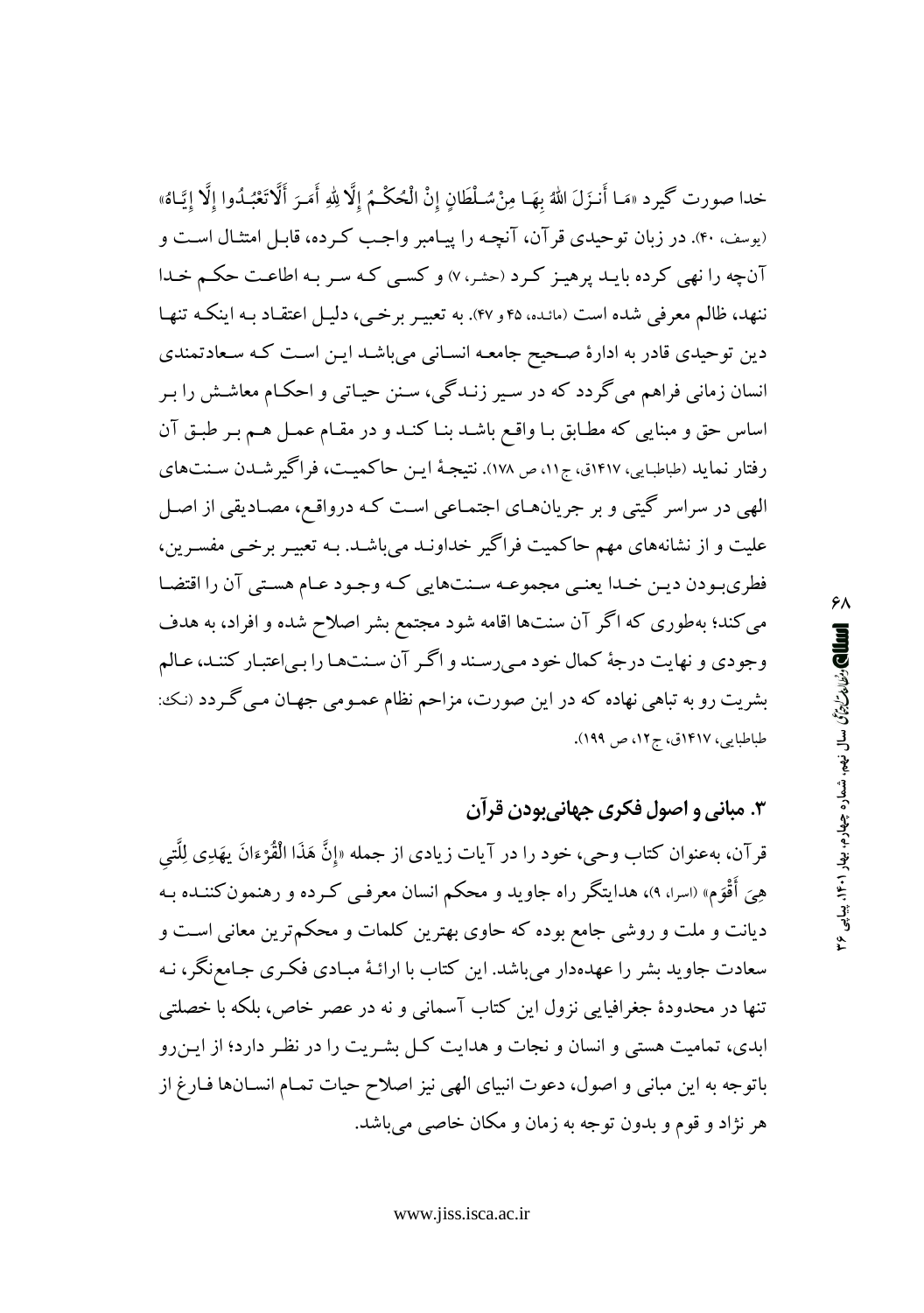#### ٠-٣. جامعيت قلمرو

مراد از جامعیت، بیان تفصیلی امور و وجود دستوراتی است که پاسـخگوی نیازهـای انسان در نیل به سعادت در هر عصر میباشد (ایـازی، ۱۳۸۰، ص ۱۸). جامعیـت قـرآن، پاسـخ قرآن به مسائل مورد نیاز دینبی و غیر دینبی انسان و جامعهٔ انسـانبی اسـت. همچنان کـه گـاه تحدیهای قرآنی این معنـا را ایفـاد میکننـد کـه آیـات، شـامل همـهٔ اُمـم و تمـام ادوار تاریخی و انسانهای عصر رسالت و عهدهای متأخر تـا ابـد می باشـد (نـک: معرفـت، ۱۴۲۸ق، ج۲، ص١٧). دربارهٔ جامعیت قر آن، سه دسته نظریهٔ کلبی وجود دارد: دستهٔ اول بـه دیـدگاه حداکثری گرایش دارند و قر آن را دارای جامعیت مطلق که مشتمل بـر تمـام اشـیا اسـت دانستهاند و با استناد به برخي آيات از جمله «وَنزَّلْنا عَلَيْكَ الكِتابَ تَثِيناً لِكُماحٌ شـبيءٍ» (نحل، ٨٩) و «لارَطْبِ وَلايابِسِ الَّا في كتابٍ مُبينِ» (انعام، ٥٩)، بر اين باورنــد كــه قــرآن علــوم اولــين و آخرین را جمع کرده و شامل تمام قواعد و اخبار و احکـام قبـل و بعـد میباشـد (سـيوطى، ۱۴۲۱ق، ج۴، ص ۳۸، نـوع ۶۵؛ غزالـی، بی تـا، صـص ۳۲-۳۴؛ زرکشـی، ۱۴۲۸ق، ج۲، صـص ۱۸۱–۱۸۲؛ فـیض کاشـانی، ۱۴۱۵ق، ج۱، ص ۵۷؛ ذهبـی، بی تـا، ج۲، صـص ۴۷۸–۴۸۲؛ سـیوطی، ۱۴۰۷ق، صـص ۲۰-۲۱). دسـتهٔ دوم در دیدگاه حداقلبی معتقدند که قرآن برای بیان احکـام آخـرت و مسـائل جنبـی آن آمده و شأن قرآن بالاتر از آن است که دربارهٔ مسائل دنیا سخن بگویـد و اگـر گـاهـی از آن یاد می کند، برای همراهی با فرهنگ زمانه است، نه در مقـام بیـان حقـایق آن (شـاطبی، بیتا، ج۲، صص ۶۹-۷۶). از این عده برخی نواندیشان معاصر معتقدند طرح بسیاری از مسـائل علمي بشري خارج از قدسي بودن دين است و از طرفي، بي|رزش جلوهدادن علوم بشـري است (سروش، ۱۳۷۵، ص ۴۸؛ سروش، ۱۳۷۱، صص ۲۷–۲۸). نهایتاً دستهٔ سوم معتقدنــد چــون قــر آن کتاب هدایت است و نه کتاب علمی دیگر، جامعیت قرآن نیز در محـدودهٔ هـدایت بشـر میباشد و مراد از «کل شیء» در آیه، هر چیزی است کـه بـه هـدایت و آنچـه مـردم در مورد مبدأ و معاد، اخلاق فاضله، شرايع الهيه، قصص و موعظهها احتيـاج دارنـد، مربـوط میشود (طباطبایی، ۱۴۱۷ق، ج۱۴، ص ۳۲۵). بـه نظـر می(سـد ایـن دیـدگاه اخیـر کـه نگـاهـ <sub>،</sub> اعتدالي و نسبي است، انتظار از قرآن را نه به مسائل خـاص فـرو مي كاهـد و نـه آن را بـه تمام جزئیات و مسائل حیات انسانی سرایت میدهـد. بنـابراین میتـوان گفـت منظـور از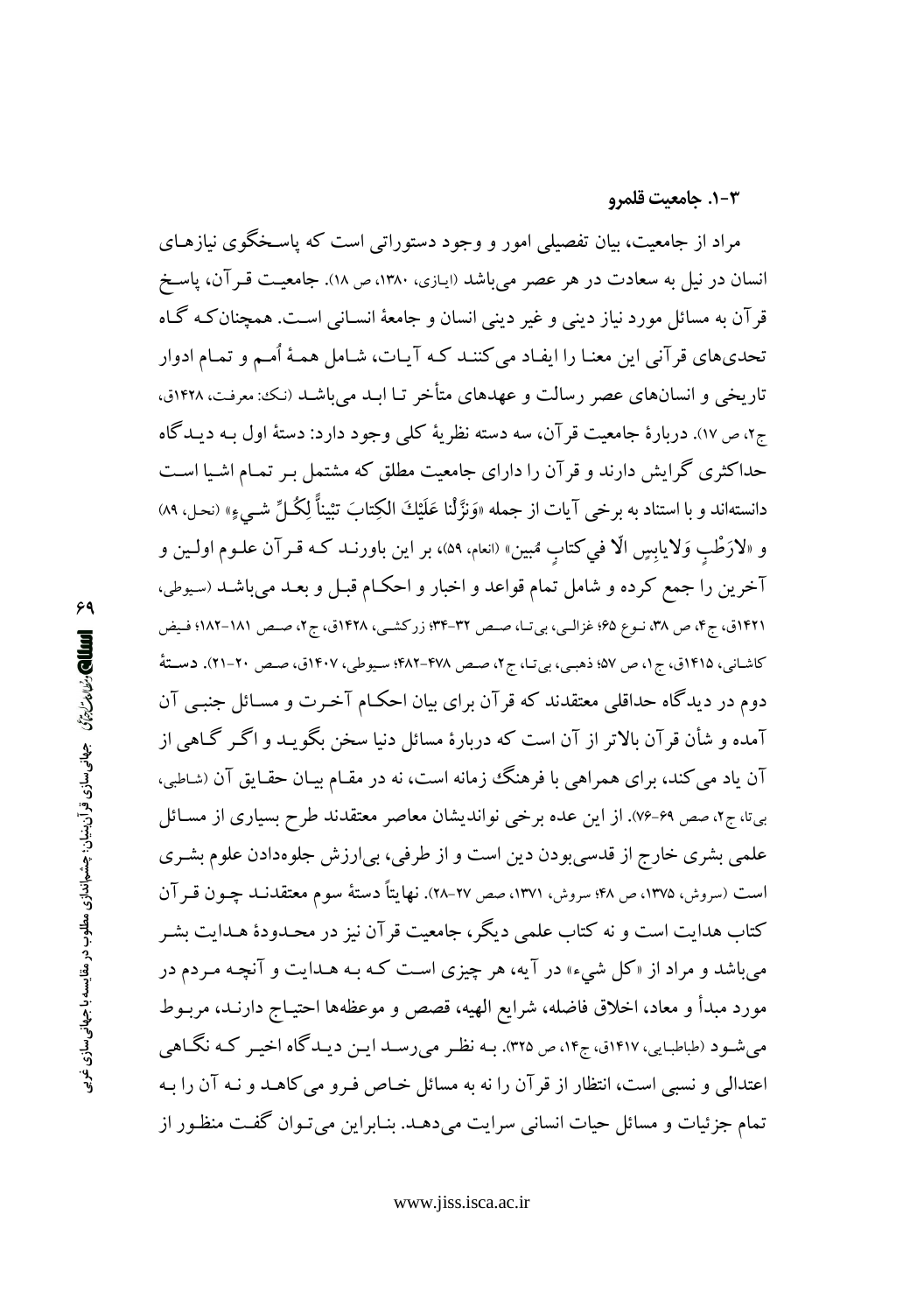جامعیت همهٔ مسائلی است که از دین توقع بیان آن میرود و در ایـن حـوزه قـرار دارد و لذا منظور از آیاتی مانند «تِبیان کُلّ شَییء» (نحل، ۸۹، بیان هر امر مشکل در امـور شـرع و دين است كه خلق بدان نيازمندند.

#### ۰۳-۲. خاتمىت نبوت

مفسرين، منظور از خاتم\لنبيين در آيهٔ «ما كاَنَ محُمَّـٰدٌ أَبَـا أَحَــٰدٍ مِّـن رِّجَـالِكُمْ وَ لَكِـن رَّسُولَاللَّهِ وَخَاتَمَالنَّبَيِّنَّ» (الاحزاب، ۴۰) را بدين معنا ميدانند كه بـه واسـطهٔ پيـامبر اسـلامﷺ، نبوت ختم شده و دیگر پیامبری پس از او نیست و پیامبری کـه صـلاحیت پـس از او را داشته باشـد نخواهـد آمـد (طباطبايي، ١٤١٧ق، ج١۶، ص ٣٢۵؛ طوسـي، بي تـا، ج٨ ص ٣٤۶) و همـهُ آنچه مردم دنیا بدان نیازمندند، به ایشان ابـلاغ شـده و در قـرآن آمـده اسـت. برخـی از مفسرين نيز در آية «وَ أُوحِي إِلَى هذَا الْقُرْآنُ لِأُنْــٰذِرَكُمْ بِـهِ وَ مَـنْ بَلَــٰم» (انعـام، ١٩) معتقدنــد وسعت مفهوم تعبير «وَ مَن بَلَغ»، رسالت جهاني قرآن و پيامبر اسـلامﷺ را از يـك سـو و مسئلهٔ خاتمیت را از سوی دیگر روشن میسازد (مکارم، ۱۳۷۴، ج۱۷، ص ۳۴۱). البتـه بسـیاری از آیات که دلیل قاطع بر عموم رسالت اسلامی برای قاطبهٔ مـردم بـوده و عمـوم رسـالت پیامبرﷺ بر جمیع خلق روی زمین را بیان می کند و دلالت بر قابلیت جامع قرآن در ادارهٔ همهٔ بشر در تمـام تـاريخ دارد (فرقـان، ۱؛ اعـراف، ۱۵۸؛ سباء، ۲۸؛ انعـام، ۱۹) نيـز از جملـهٔ دلايـل جهانیبودن آن قلمداد میشود. همچنین در آیاتی کـه پیـامبرﷺ بـهعنوان رحمـت بـرای جهانیان معرفی شده (انبیاء، ۱۰۷)، منظور از آن بـه مقتضـای عـام رسـالتش، تمـام جماعـات بشري بوده؛ بهطوري كه رحمت بـر تمـام انسـانها اعـم از كـافر و مـؤمن و خـوب و بـد می باشد و تمام مرزهای جغرافیایی و جنسیتی و قومی را در می نوردد؛ یـا در آیـاتی کـه آن حضرتﷺ، بشیر و نذیر بر همهٔ مـردم دانسـته شـده (سباء، ٢٨)، بـه اقتضـای خاتمیـت رسالت، بر تمام انسانها به قدر نیازشان حاکمیت دارد و بـر همـهٔ انسـانهای روی زمـین اعم از عرب و عجم و سایر امتها، بشارتدهندهٔ به بهشت و انذار کنندهٔ از جهنم است (نک: فضل الله، ۱۹۱۹ق، ج۱۹، ص ۴۶). همچنین از آیاتی که آن حضرت را رسول بـر هــدایت و دین حتی معرفی کرده (توبه، ۳۳) کـه بـا دلایلـی بـر جمیـع ادیـان جهـان غلبـه می یابـد،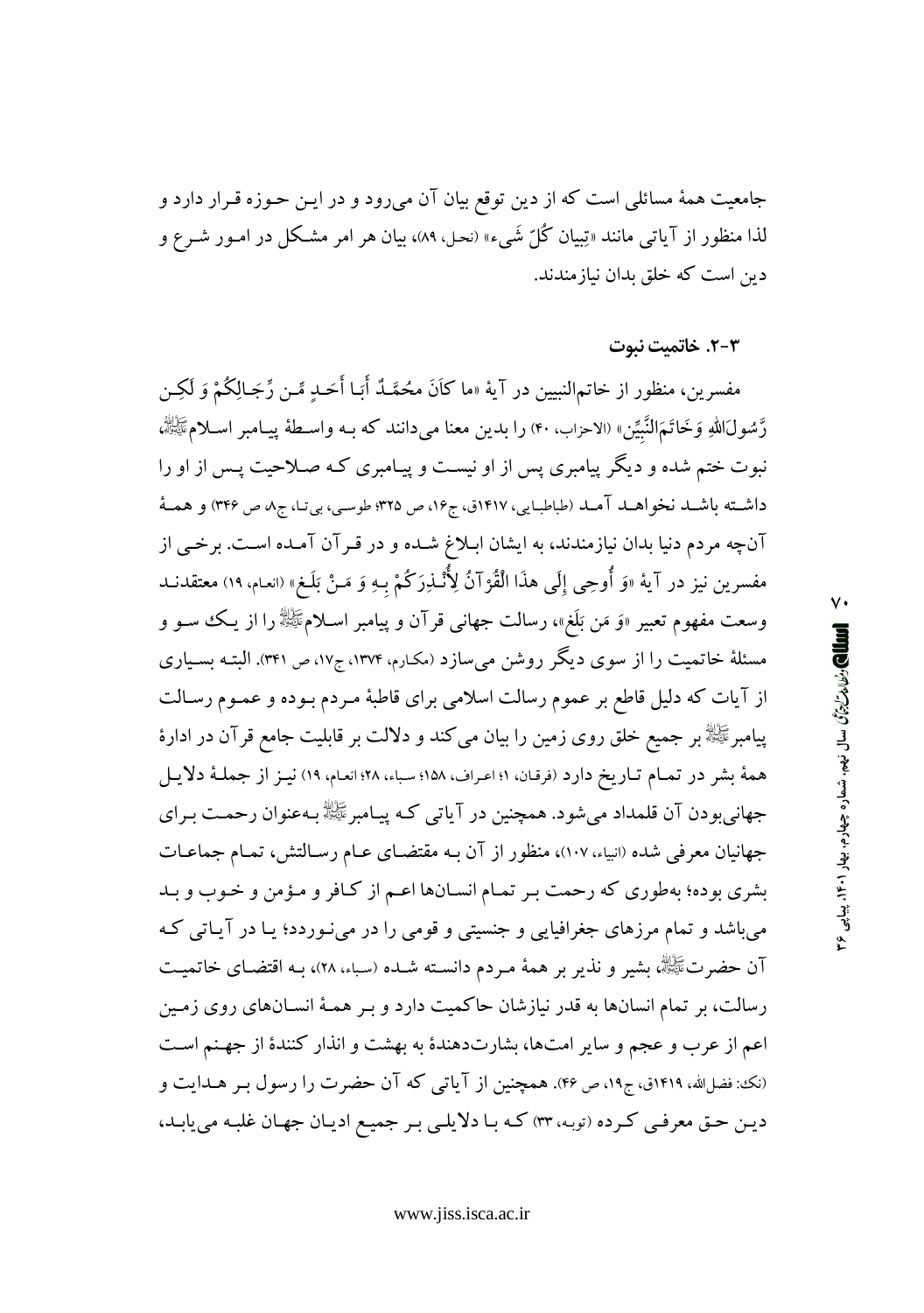جهانی بودن پیام آن حضرت قابل استشهاد است (نجفی سبزواری، ۱۴۱۹ق، ج۱، ص ۱۹۷؛ زحیلی، ۱۴۱۸ق، ج ۱۰، ص ۱۸۵).

#### ۳-۳. جاودانگی

قرآن بهخاطر معارف همیشگی و تذکرنامهبودنش بـرای جهانیــان «إنْ هُــوَ إلَّا ذِكْـرَى لِلْعَالَمِينَ» (انعـام، ٩٠) و مايهٔ انذاربودن براى بشريت «كِتَابٌ فُصِّلَتْ ءَايَاتُهُ قُرْءَانًـا عَرَبيًّـا لِّقَـوْم يَعْلَمُونَ بَشِيرًا وَ نَذِيرًا» (فصلت، ٣-۴)، براي زمـاني خـاص نـازل نشـده و در همـهٔ زمانهـا و براي همهٔ ملتها جاذبه و اثر بخشي ش را از دست نمي دهد. انطباق احکام آن با فطـرتِ تبدیل ناپذیر و این که ایـن احکـام، بیان کننـدهٔ همـهٔ خواسـتهای بشـر اسـت (نحـل، ۸۹) و بهخاطر ویژگی هدایتگری (آلءمران، ۱۳۸) و دارابودن زبان ویـژه یـا هـدایت (سعیدیروشن، ۱۳۸۳، ص ۳۸۶)، این قابلیت را دارد که وصف جاودانگی بگیرد؛ از اینرو مانع از آن است که به زمان خاصی مربوط باشد. آیات تحدی نیز از دیگر نشـانههای جهـانی,بودن قـرآن قلمداد می شود؛ زیرا اگر کتابی برای هدایت گروه یا عصر خاصی نازل شده باشد، زبـان تحدی و دعوی دعوت آن در همان محدودهٔ نزول کتاب خلاصه می شد و حـال آنکـه قو آن در آیاتی (إسراء، ٧٨؛ یونس، ٣٨؛ طور، ٣٣ و٣٣؛ بقره، ٢٣ و ٢۴) در زمینهٔ فصاحت و بلاغت و نظم و وجوه مهم دیگر خود، همهٔ جن و انس را به مبارزه فراخوانده است (طبرسی، ۱۳۷۲. ج۰، ص ۶۷۶). از دیگر دلایل جاودانگی این است که قرآن گرچه ظاهری ساده و همه فهم دارد، اما تدبر و تفکر در آن، پرده از ژرفنای لایههای معانی آن برمیدارد؛ بـهطوری کـه در هیچ عصری مفـاهیم و معـارف آن پایان،یافتـه دانسـته نشـده و بـه تعبیـر امـام علـی  $\mathbb{R}^{\mathbb{K}}$ «لاتفني عجائبه و لاتنقضي غرائبه» (نهجالبلاغه، خ١٨). راز اينكه قرآن بهطـور جاودانـه تبيـان هـر چيـز اسـت، بـهخاطر امكـان فهـم و پيىبـردن تـدريجي بـه برخـي بطـون آن بـوده و بهره گیری از آن در امور مستحدث توسط بشر امکان پذیر می باشـد و چنانچـه ایـن فهـم، مختص به عـدهاي خـاص بـود، بايـد اكنـون كـه آنـان در ميـان مـردم حضـور ندارنـد، جاودانگی و تبیان آن بی معنا باشـد. مضـاف بـر ایـن، همـاهنگی آیـات بـا عقـل نشـانگر جاودانگی آن است؛ زیرا قرآن کتاب حق بوده و در منطـق قـر آن، پــذیرش آنچـه حـق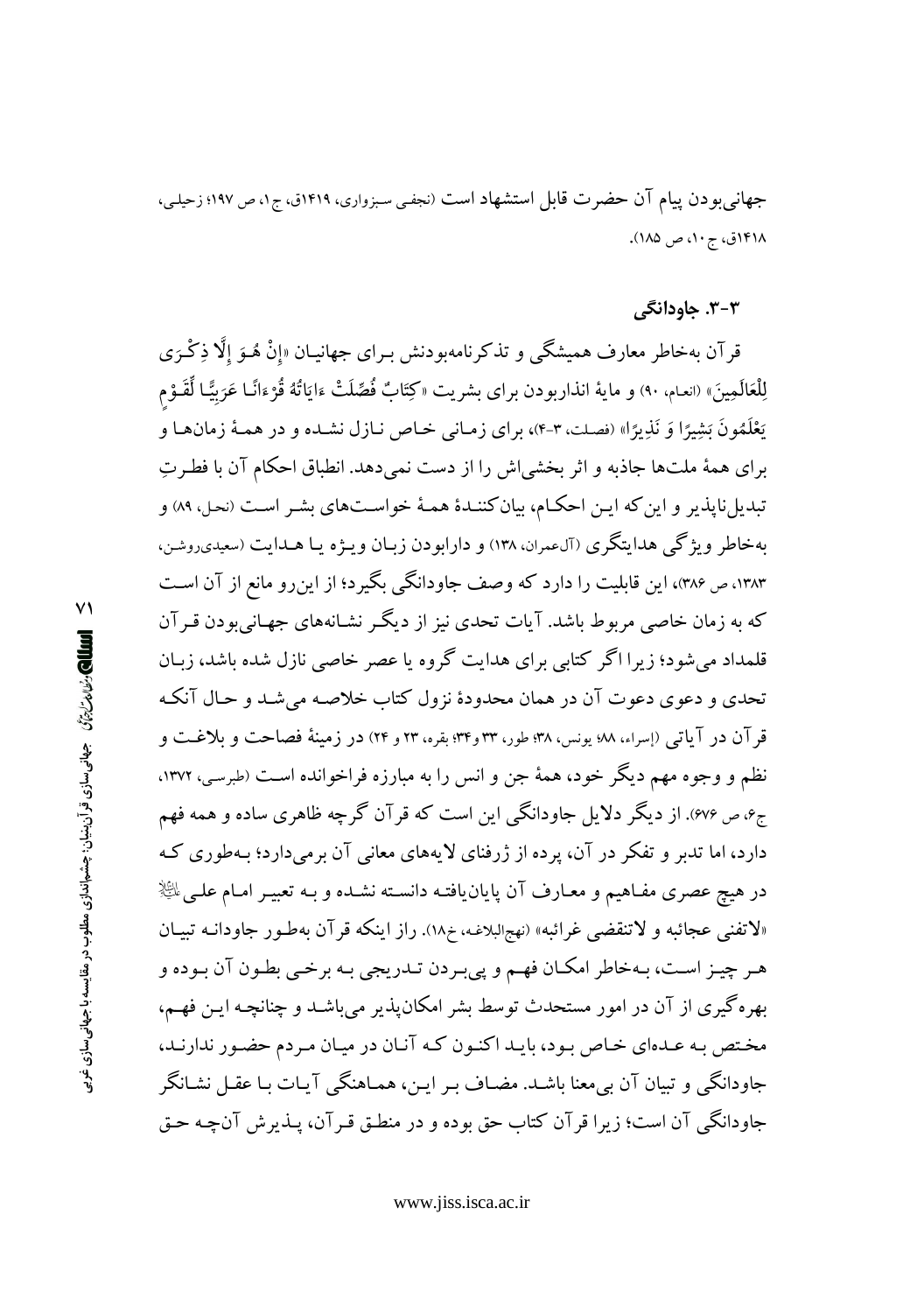است، مطابق عقل شمرده می شود. عقل نیز از حاق فطرت انسانی ناشی شده و گرایشـات نفسانی در آن دخالتی ندارد و رویگردانی از حق و انتخاب باطل عـین سـفاهت می باشـد (بقره، ۱۳۰). قرآن همواره پیامهای کلی خود را بدون درنظرگرفتن شرایط مکانی و زمـانی و در سايهٔ برهان و نور براي تمام انسانها معرفي مي كند و محتواي غنبي و صـورتبندي آن بهخاطر وجود اين خصلت با گذشت زمان بهتر از گذشته روشن مي شود.

# ۴. سازوکارها و عوامل تحقق جهانی سازی

عوامـل مهمـی در تحقـق جهـانیبودن قـرآن نقـش داشـته کـه بـر ظرفیـت آیـات بـرای جهاني بو دن دلالت دارد:

#### ۴-۱. زبان عربی

از جملهٔ این عوامل، زبان عربی مبین است. قبر آن بـه جهـت سـاختاری و دارابـودن ظرفیت نمایش معانی گسترده و پر دامنه، به صورتی آشکار و با دلالتهای واضح نـازل شده تا کسی نتواند از ایمانآوردن به آن سرپیچی کند. شاید بتوان گفت زبـان دیگـری جز عربی نمیتواند مقاصد ذهنی را قالب گیری و بـهنحو کامـل در ذهـن شـنونده منتقـل سازد؛ بهطوری که اگر قر آن مربوط به زبان یا فرهنگ دیگری بود، پـارهای از اسـرار آن بر عقول مردم مخفی میماند و در نتیجه، قابلیت جهانی شدن را نداشت. به لحـاظ محتـوا نیز می توان گفت زبان قر آن، زبان مشتر ک فطری انسانهاست کـه ذخیر مهـای فراوانـی براي جهاني شدن داشته و فرهنگ عممومي و مشـتر ک همـهٔ انسـانها در همـهٔ اعصـار و امصار بوده كه هر انساني به آن آشنا و از آن بهرهمند است. اين زباني ويژه و فـوق تـوان بشر است و در عین بلندی معانی، چنان آشکار است که هر عالم و عامی به مقدار قابلیت خود از آن بھر معند می شود (هادوی تهرانبی، ۱۳۷۷، ص ۳۰۶)؛ په علاوه، همپان طور که ایجاد حقيقت وحي، اختصاص به ذات خداوند دارد، تنزل آن حقيقت بـه لبـاس عربـي مبـين و الفاظ اعتباري نيز كار اوست؛ يعني الفاظ قر آن از سوى خـدا تعيـين شـده و آرايش هـاي لفظی آن یکی از وجوه اعجاز است. سطح این زبان، بهرغم عمومیبودن فهم و ادراکش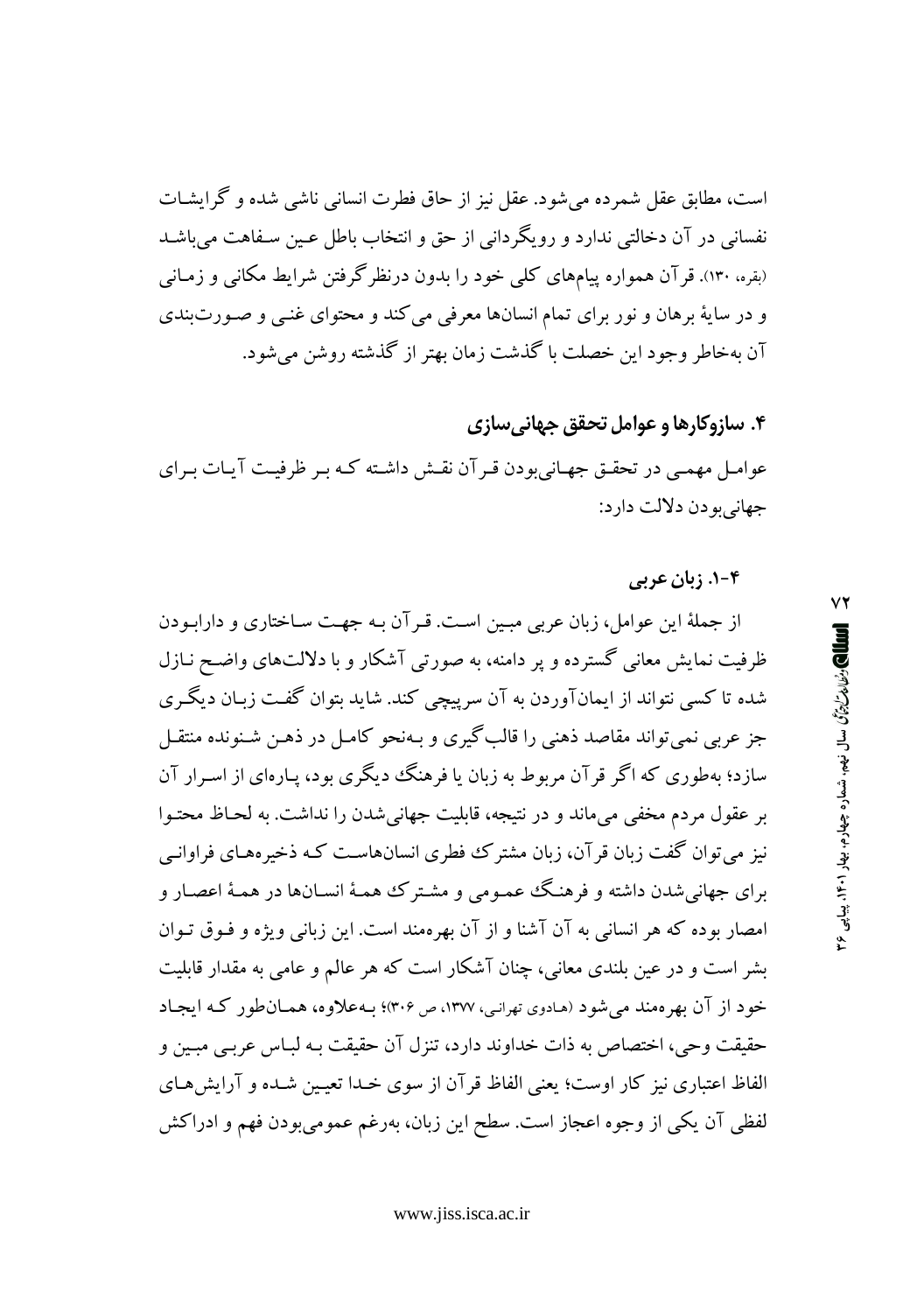برای همگان (مائده، ۱۵؛ نساء، ۷۴؛ تغابن، ۸)، فراتر از زبان عربی زمان نزول است؛ چراکه قر آن بـا آنكـه در عصـر طلايـي ادبيـات عـرب نـازل شـد، ولـي همـواره ايشـان را دعـوت بـه مقابلهبهمثل و تحدی می کرد و همهٔ آنها از آوردن مانند آن اظهار عجز می کردنـد (نـک: عبدالتواب، ۱۳۶۷، ص ۹۴). این و یژگی زبانی، خصوصاً در بسیاری از آیات که بیا عقلانیت و علم بهعنوان صفت ساختاري و جهاني انسان و جامعهٔ انساني همراه شده (يوسف، ۶۲ زخرف، ۳؛ فصلت، ۲و۴)، ظرفیتبی را نشــان می دهــد کــه قابلیــت جــاودانگمی و جهــانی بودن دارد. مبینبودن این زبان یعنی دلالتهایش بر معانی مراد خداوند خیلی واضح است و خداوند آن را زبانی که به وسیلهٔ آن تمام مردم مورد خطاب باشند قرار داده است «بنءشور، بی نـا، ج ۱۹، ص ۱۹۵).

#### ۰۴-۲. توجه به عقل و عقلانیت

توجه به عقلانیت از دیگر عواملی است که البته در قر آن خصوص واژهٔ عقل بـه کبار نرفته، اما مشتقات آن حدود پنجاه بـار آمـده اسـت؛ ولـي مفـاهيم ديگـر كـه مربـوط بـه ادراکات انسانی بوده و بدون توجه بـه زمـان و جغرافیـای خـاص، انسـان را بـه عقلانیـت فراخوانده، بهطور گسترده آمده است. اهتمام بر عقل و عقلانیت که حیـات انسـان مبتنــی بر آن است، به صورت فراگیر در معارف و مفاهیم الهی وجود دارد کـه راه نجـات کـل بشریت دانسته شده و ادراکی است که با سلامت فطرت انسانی حاصل می شود (طباطبایی، ۱۴۱۷ق، ج۲، ص ۲۴۷). عقلانیت مورد نظر قر آن معطوف به فرجام ایـن جهـان و یاسـخی بـه پرسشهای انسان است که باید به سعادت ابدی ختم شود. استدلال به تفکر و عقل و امر به اندیشیدن، از آن جهت که یک امر همیشگی است و در کل بشریت از ابتـدای تـاریخ تا فرجام آن وجود دارد، در قـر آن مكـرر بـه آن اسـتدلال شـده و ظرفيتهـاي گسـتردهٔ آیات را برای جهانی سازی محتوای خود نشان می دهد.

۳-۴. فطرت فطرت نیز عنصر مهمی است که بهعنوان یک جریـان طبیعـی در انسـان وجـود دارد.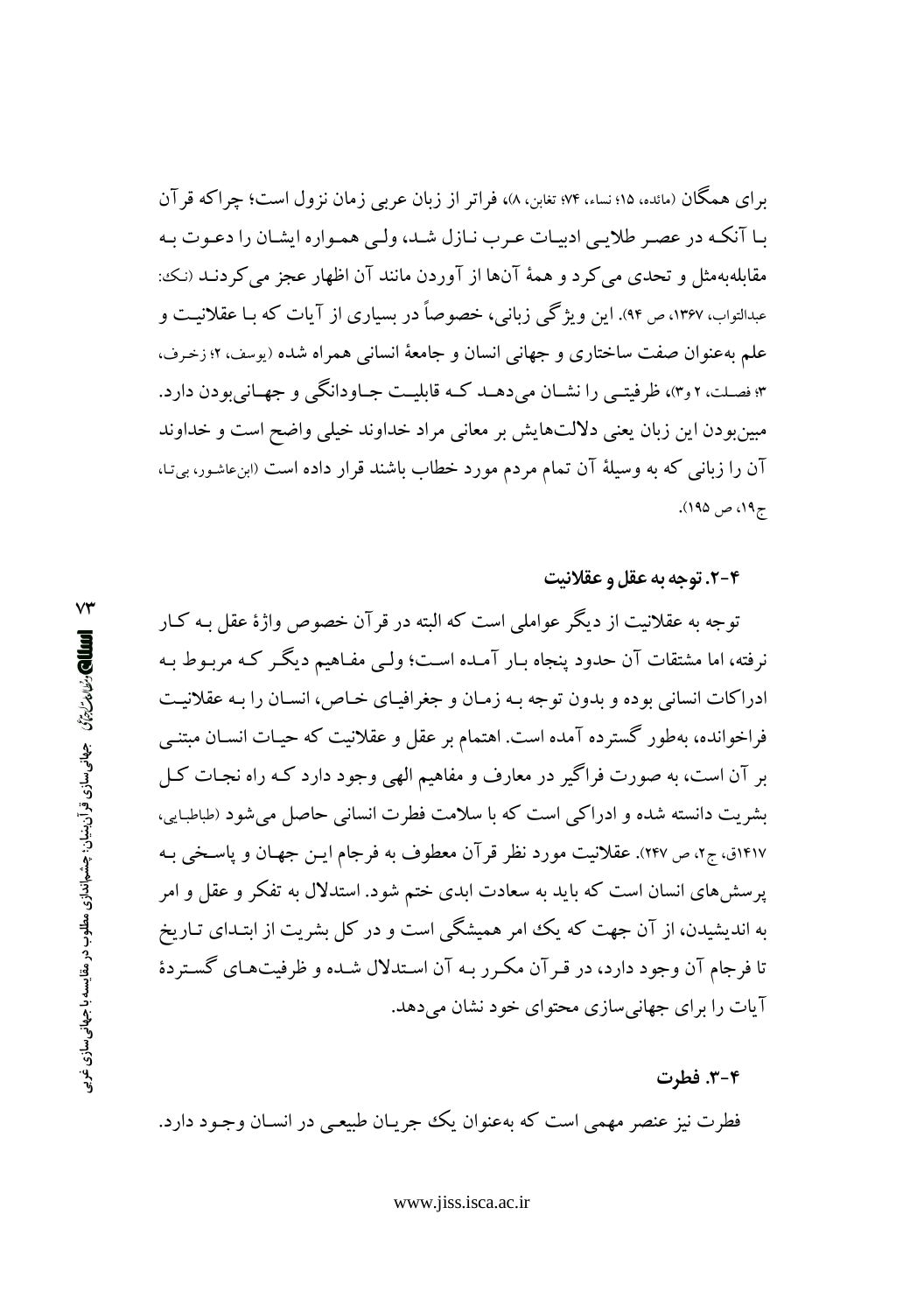احکام و ویژگیهایی که خداوند به صورت تکـوینی قـرار داده، چـون ریشـه در خلقـت دارد، نابود شدنی نیست، بلکه همیشگی است و در همـهٔ انسـانها اعـم از مـؤمن و کـافر وجـود دارد (طباطبـايي، ١٤١٧ق، ج٢، ص ٢٩٤)؛ لـذا داراي بعــدي فراگيــر و جهــاني اســت. سبدقطب، ماز گشت به فطرت را ماز گشت به تو حیـد و آن را مسـاوق بـا اتحـاد و تشـکیل امت واحد جهانی میداند که با وجود آن، هرگز تفرق به میان آنها بـه وجـود نمی آیـد (سیدقطب، ۱۴۱۲ق، ج۵، ص ۲۷۶۷؛ ج۳، ص ۱۷۷۲)؛ البته همچنان که انسان به جز نیازهـای ثابـت و فطری، دارای نیازهای متغیر نیز هست، سازوکار قوانین قرآن و دستگاه قانونی قـرآن نیـز به دو نوع طراحی شده که جنبهٔ فراگیری برای همهٔ انسانها در تمام جوامـع دارد: قـوانین ثابت، برای نیازهای ثابت و فطری و قوانین متغیر برای نیازهای متغیر که با فراینـد عقـل و اجتهاد رفع میشود (نک جوادیآملی، ۱۳۸۱، ج۱، ص ۳۸۳).

۴-۴. توجه به ابعاد وجودی انسان

از سازوکارهای دیگر برای جهانی سازی قرآنی توجه به ابعاد وجـودی انســان اســت. قر آن انسان را صرفاً به موجودی مادی تقلیل نمی دهد، بلکـه او را موجـودی چنـد بعـدی مىداند كه يك بعد آن آفريده از خاك است «إذْ قَالَ رَبُّكَ لِلْمَلَئكَة إنيّ خَـالِقُ بَشَـرًا مِّـن طِین» (ص، ۷۱) و بعد دیگر دارای روح خدایی است و دلالت بـر جـوهر شـریف علـوی قدسی دارد (فغررازی، ۱۴۲۰ق، ج۲۶، ص ۴۱۰). انسان بهخاطر اینکه مراتب مختلفی از حیـات را داراست، می تواند جهانهای مختلفی را نیـز داشـته باشـد؛ چراکـه سـعهٔ وجـودی او از صفر تا بی نهایت است. او موجودی مادی و مجرد است که تنها یک عنصـر وجـودی|ش جسم و ماده بوده و بر اساس ارادهاش قادر است سیری تکامل گرایانـه در زنـدگی خـود داشته باشد و بر اساس آن، عوالم گوناگونی را بـر حسـب مسـیری کـه می پیمایـد، بـرای خود سـامان دهـد. ايـن بـر خـلاف ديـدگاههاي غالبـاً مـاديگرايي اسـت كـه در منطـق جهاني سازي حاكم است و جز بعد مادي عالم چيزي را در ايـن عـالم، واقعـي محسـوب نمی کنند و همچنین بر خلاف دیدگاه افرادی مانند هگل و ایدهآلیستهایی است کـه انسان و جهان را اندیشههای روح مطلق میدانند و ماسوای یک روح و جان مطلق برای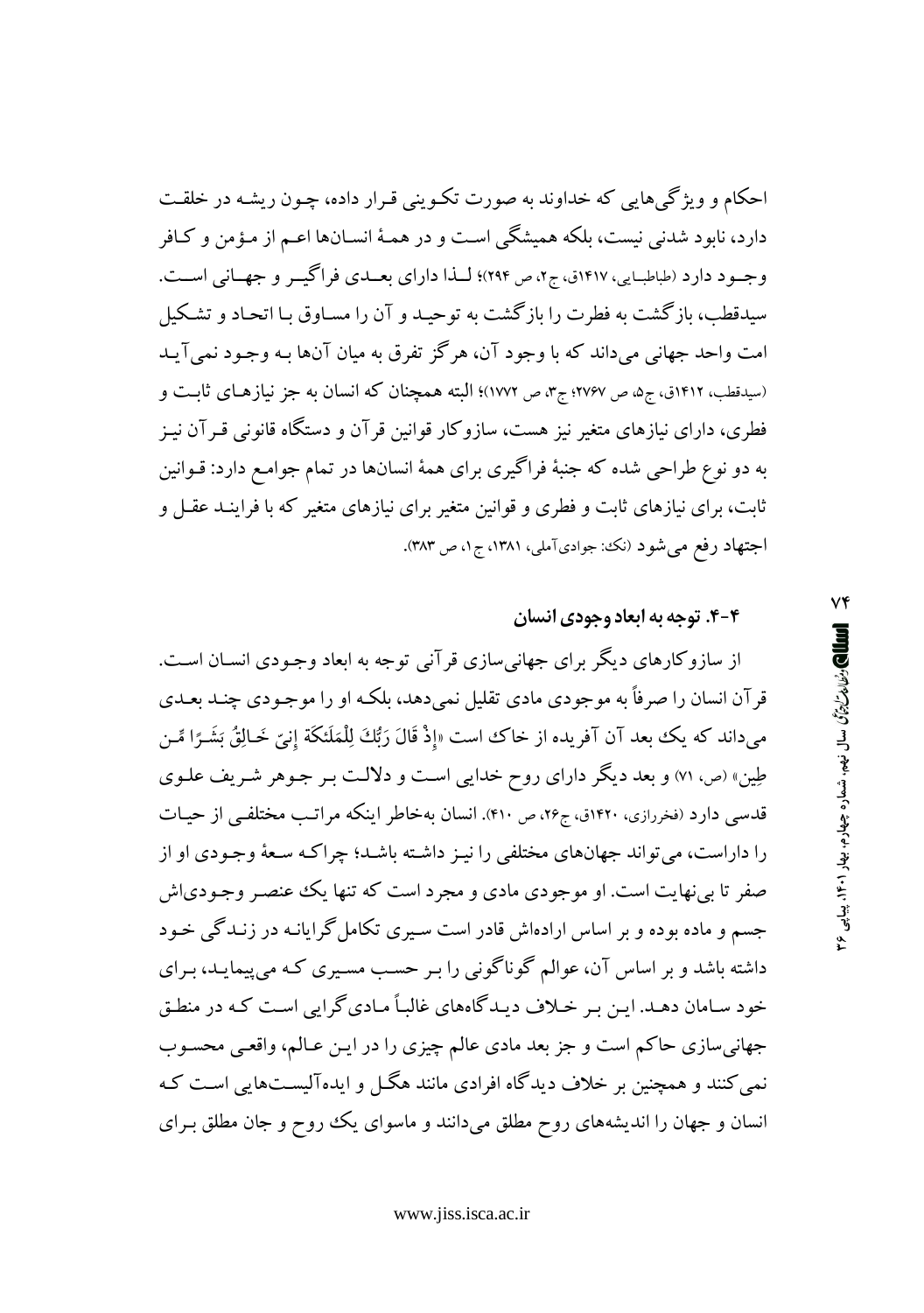هيچ موجـود ديگـري وجـودي در نظـر نمي گيرنـد (194 .p. 1996, p. در نگـاه قـر آن، طبیعت انسانی میان دو بی نهایتِ مثبت و منفی قرار دارد که به سوی هر یک از دو طـرف می تواند خود را سوق دهد (کهف، ۲۹؛ انسان، ۳). قر آن از طرفی انسـان را دارای کشـش های منفی دانسته و نفس اماره را از جمله ابعاد نفس می شمارد کـه او را بـه کارهـای زشـت و پست وامیدارد (یوسف، ۵۳)؛ او دارای نفسی وسوسه گر (ق، ۱۶) و ذاتـاً عجـول و حـر یص (اسرا، ۱۱؛ معارج، ۱۹) است کـه هنگـام اسـتغنا طغیـانگر میشـود (علـق، ۶) و از سـویـی او را موجودی متعادل توصیف می کند که ابعاد وجودیاش دارای تناسب و هماهنگی است.

البته توجه قرآن به این ابعـاد هستی شـناختی، در وجـه تعـدیلی و بـه دور از وزندهـی بیش از حد به یکی از این ابعـاد میباشـد و از اینجـا بـه ویژگـی دیگـری بـه نـام اعتـدال میرسیم که با ظرفیت همهجانبه و عالمگیری که به وجود آورده، توانسته است خـود را در تمام جوامع انسانی به اثبات برسـاند. برخـی مفسـرین در تفسـیر آیـهٔ «إِنَّ هـذَا الْقُـرْآنَ يَهْدِي لِلَّتِي هِي أَقْوَمُ» (اسرا، ٩) گفتهانــد قـرآن، چــون بــه حيــات و راه و روشــي رهنمــون میسازد که به توازن میان ویژگیهای انسانی و عناصر حیاتی منجر میشود، این ظرفیت را به گونهای به حد کمال میرساند که در جمیع کنشهای انسانی، نسبت به مسئولیت او در برابر خداوند، میان دنیا و آخرت و ماده و روح توازن برقـرار می کنـد (فضـلالله، ۱۴۱۹ق، ج۱۴، ص ۴۰) و بهخاطر این ویژگیهای خاص، قابلیت جهانیبودن معارف خود را همواره بيان مي كند.

#### ۰۵-۴. سهولت و سماحت

بدیهی است احکامی خواهد توانست به صورت فراگیر در جامعه رسـوخ نمایـد کـه به دور از تصلب و سختی، دارای سهولت و سماحت باشد. ایـن ویژگـی اگـر بـر مبنـای حکمت و مصلحت و واقع;نگری باشد، هموارکنندهٔ راه برای نیل انسان و جامعه به تعـالمی خواهد بود. خداوند هیچ امر دشواری را در احکام و معارف خود قـرار نـداده «مَـا جَعَـلَ عَلَيْكُمْ فِي الدِّينِ مِنْ حَرَجٍ» (حج، ٧٨)، جـز اينكـه راه گشـايش و برون(فـت را نيـز در آن نهاده باشد (نک: ابن کثیر، ۱۴۱۹ق، ج۵، ص ۳۹۸). برخمی بـا مرتبط کـردن محتـوای ایـن آیـه بـا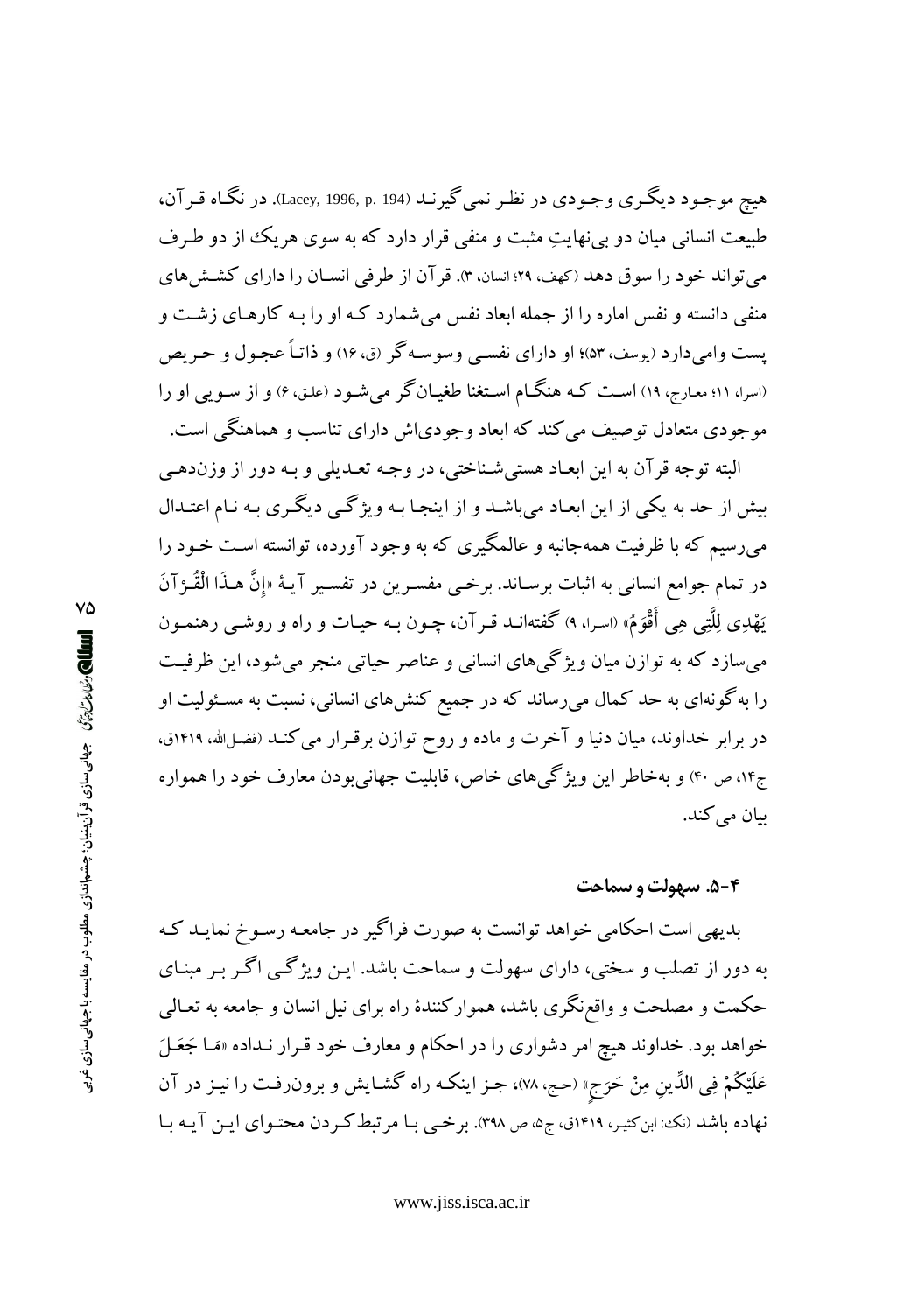فطرت بشری گفتهاند چون دین اسلام در تکالیف و شرایع، فطرت انسانی و طاقت او را لحاظ کرده، لذا پاسخ فطرت انسان به آن نیز که یک امر عام بشری است در این احکـام و تكـاليف مـورد ملاحظـه بـوده (سيدقطب، ١٤١٢ق، ج۴، ص ٢٤٤۶) و امـري كـه سـهولت آن مطابق فطرت و طبیعت آحاد بشری باشد، مطمئنـاً ظرفیـت و قابلیـت گسـتر دگبی در پهنـهٔ وسيع عالم را دارد. بنابراين اصل سهولت، هم در مورد تشريع احكام آمـده «يُريـدُ اللهُ أَن يُخَفِّفَ عَنكُمْ» (نساء، ٢٨)، «يُرِيدُالله بِكُمُ}الْيُسْرَ وَلاَيُرِيدُ بِكُمُ الْعُسْرَ» (بقره، ١٨٥) و هم در روابط آحـاد جامعـه مـورد عنايـت قـرآن اسـت «وَيَـدْرَءُونَ بِالْحَسَنَةْالسَّـيِّئَة » (رعـد. ٢٢). از ايـن رو می توان گفت قرآن نسبت به دیگر ادیان متکامل تر و بالنده تر عمل کرده و زمینه را برای گسترش معارف خود در سطح جهان مساعد ساخته است.

# ۵. مقایسه جهانیسازی قرآنی با نظریهٔ جهانیشدن

اگرچه ادعای شمولیت در گسترهای وسیع، در جهانیشـدن مصـطلح و در جهانیسـازی قرآنی به چشم میخورد، اما تفاوتهای ساختاری و معنایی این دو نـوع گفتمـان اصـولاً آنها را ماهیتاً از هم متمایز میکند:

## ۵-۱. تفاوت در جهان بینی

جوامع با توجه به اهدافی که دنبال میکنند، در دو نوع جهـانبینی توحیـدی و مـادی قرار مي گيرند. در جهـانبيني توحيـدي، آفـرينش جهـان توسـط خـدايي حكـيم بـوده و قوانین بر اساس نظام الهی و مبتنی بر عقل میباشـد و هـدف انسـان در آن، نـه دنیـا بلکـه لقاءالله است (جـوادی آملـی، ١٣٧٩، صـص ٨٥-٩۴)؛ نــوع جهانـیســازی طراحـیشــدهٔ آن نيــز بــر اساس اراده و انتخاب آگاهانه و گرایش درونی و قلبی افراد شکل می گیـرد (بقـره، ۲۵۵) و مسیر تحولات اجتمـاعی|ش، از درون بـه بیـرون و از هسـته بـه پیرامـون میباشـد؛ بـدین صورت که با تغییر جهان بینی و تغییر درونبی افـراد (رعـد، ۱۱)، نظـام باورهـا و ارزشهـا و مناسبات میان ساختارهای مختلف بهعنوان یک کل واحد به هم مرتبط تغییر می یابد. این جهانبینی، دارای نقشی اساسی در تربیت اجتماعی افراد است که نظام اجتمـاعی آنـان را

٧۶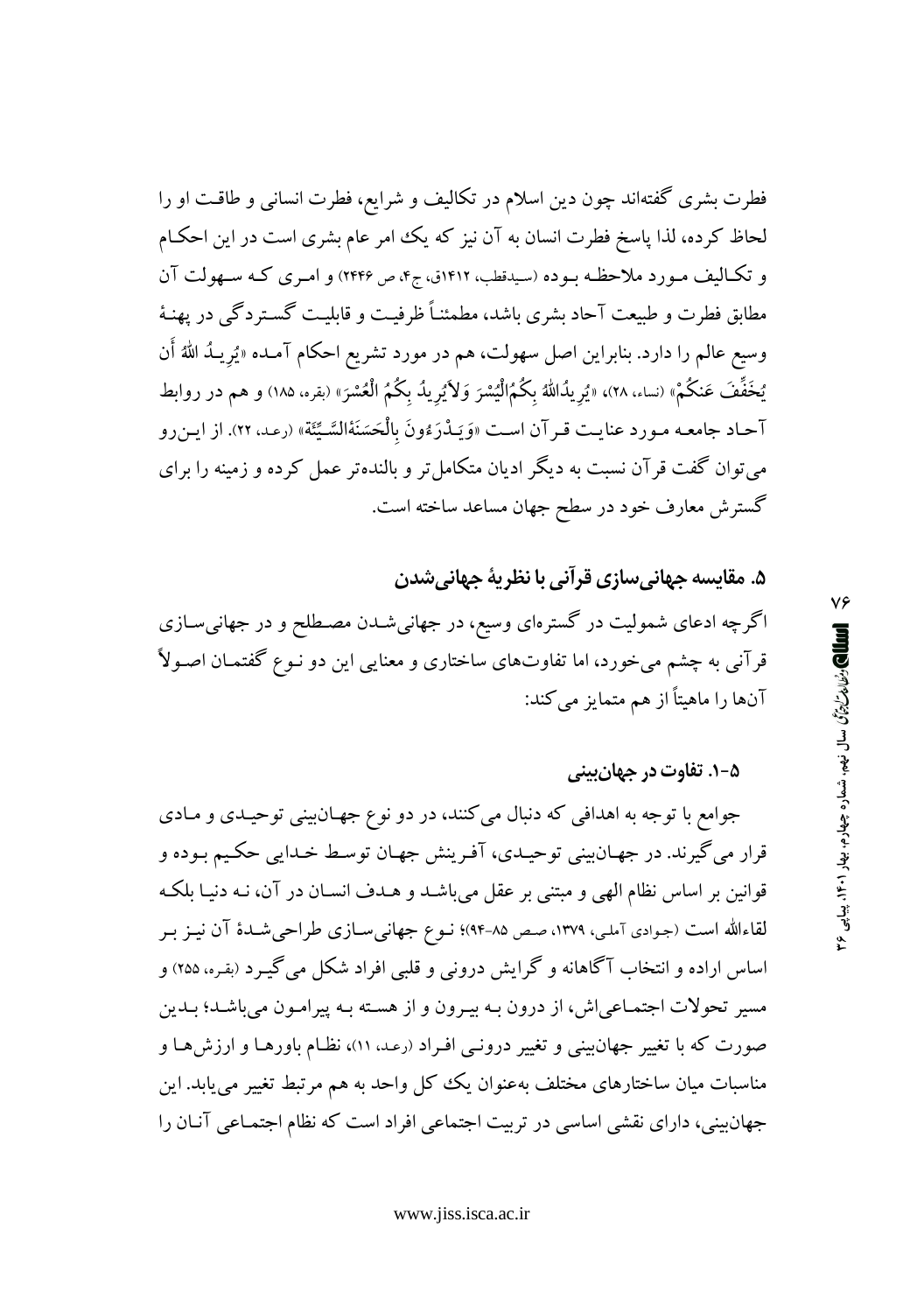بـه سـوي توحيـد سـوق داده و رفتارهايشـان را رنـگ الهـي مي دهـد (بقـره، ١٣٨). ولـي در جهانبینی مادی که جهانیسازی مصطلح بر آن استوار شده، زنـدگی منحصـر بـه دنیـا و حس بوده که در این گونه نگرشها به تعبیر قرآن، اعتقادی بـه آفـرینش پـس از زنــدگی دنیا وجود ندارد (پس، ۹۷۸ إسراء، ۹۸) و بر پایهٔ همین اعتقاد است کـه از قبـول رسـالت الهـی سر باز زده و وعدههای رستاخیز را افترا میدانند (مؤمنون، ۳۸). در این جهان بینی نیـازی بـه قوانین الهی دیده نمیشود و افراد همواره خود را رها دانسته و هیچ مـرزی در اعتقـادات خود قائل نیستند (جوادی آملی، ۱۳۷۹، صص ۸۰-۸۱). درواقع، به نوعی تغییر از بیـرون بـه درون و به صورت جبری است که افراد با اجبار شـرایط بیرونـی، وادار بـه تغییـرات اساسـی در زندگی و نوع ارتباطات خود میشوند (امین و غلیـون، ۱۴۲۲ق، صـص ۲۲-۳۰). بــه تعبیــری، ایــن یدیده تصویری خوفانگیز از یك بازار عنانگسیخته است كـه شـالودههـای اجتمـاعی ملتها و دولتها را با سلطه گری جهانی از هم می گسلد (سوئیزی، ۱۳۸۱، ص ۸۴). بـهلحاظ معرفتشناختی نیز، دستگاه شناختاریاش تنها به پارهای از مسائل جهان و در حوزههـایی كـه بـه آزمـون و تجربـه مربـوط اسـت، محـدود بـوده و قـدرت شـناخت آن صـرفأ در حیطهٔ پدیدههای حس گرایانه میباشد؛ درحالی که در جهانبینی الهـی قـرآن بـه مسـائلی مانند مبدأ و منتهای آفرینش، حق و دن جهان و مسائلی مشابه آن می بر دازد (جوادی آملی، ۰۱۳۷۹، ص ۹۷).

#### ۵-۲. انطباق با فطرت

قرآن ساختار روحی انسان را که بر اساس آن تمایل و گرایش بـه مبـدأ هسـتـی دارد، با عناويني ماننـد فطـرت (روم، ٣٠)، صـبغة الله (بقـره، ١٣٨) و حنفيـت (آلءمـران، ۶۷) توصـبف کرده که منظور از آن توحید، یا دین حق و یا دینی است که منطبق با نـوامیس فطـرت و اصل خلقت انسان باشد. دین فطری دینی است کـه جـامع خیـرات بـوده و همـهٔ خطـوط سعادت در دنیا و آخرت و توازن میان ماده و روح و انسجام شخصیت فردی و اجتماعی را داراست (فضل لله، ۱۴۱۹ق، ج۱۸، ص ۱۲۸). برخی مفسرین معتقدند آفرینش انسـان بـر قبـول حق بهنحوی است که اگر انسان به حال خود رها شود، بهناچار بهسوی فطرت خود روی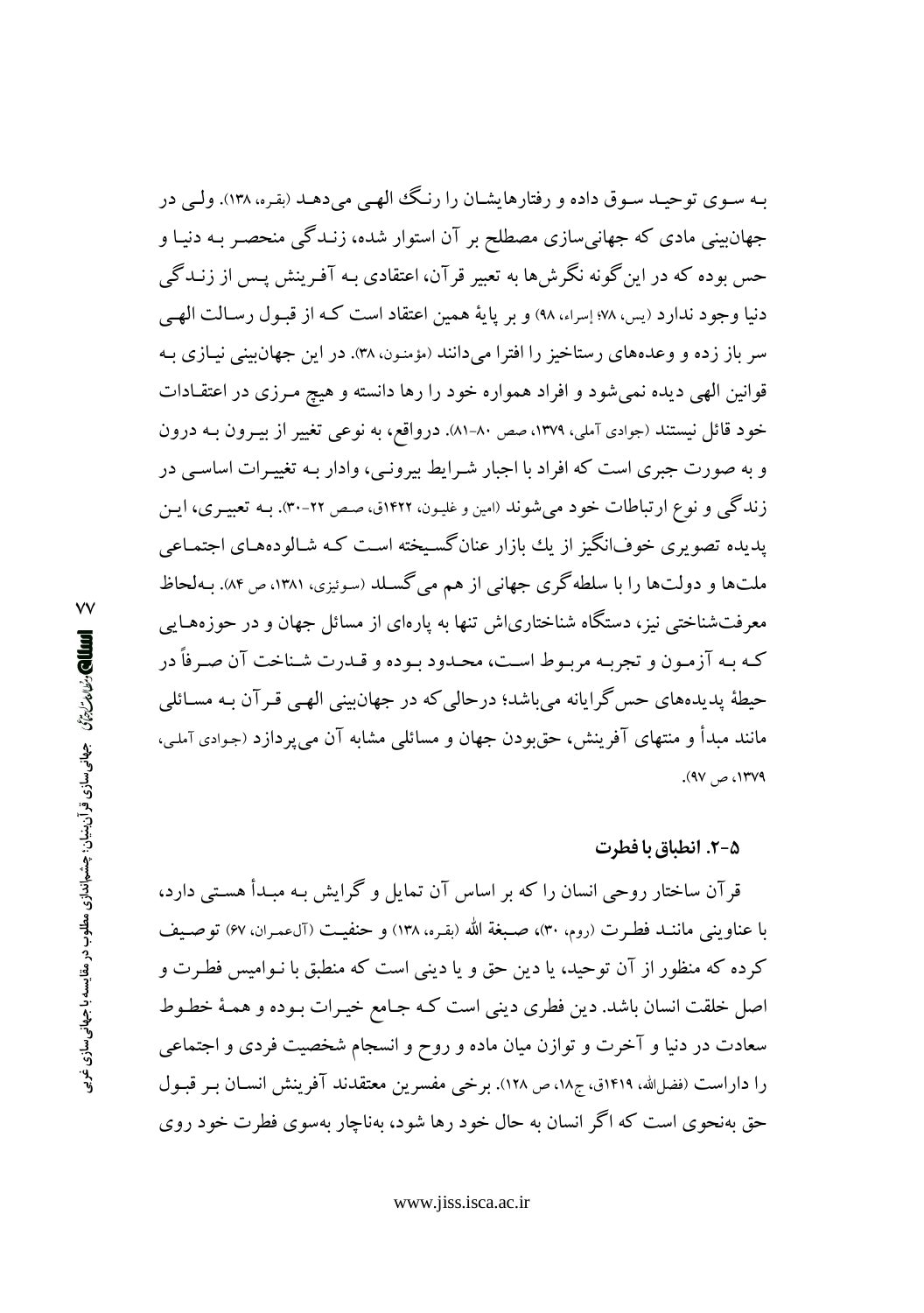مسی آورد (قمسی مشــهدی، ۱۳۶۸، ج۱۰، ص ۹۷؛ آلوســی، ۱۴۱۵ق، ج۱۱، ص ۴۱). امــا جهانی شـــدن مصطلح، تـوجهي جـز بـه بروندادهـاي عينـي نـدارد و در شـرابطي اتفـاق مـي|فتـد كـه پیشرفتهای مادی در کنترل یک تممدن الحـادی اسـت و بیشـتر مـی توانـد بـه گسـترش فرهنگ مادي و الحادي خود دامن بزند (معتمدنژاد، ۱۳۷۱، ص ۱۸).

### ۰۵–۳. تفاوت بینش*ی*

جهانی سازی قرآن، جنبهٔ اعتقادی دارد و زندگی را با مسئولیت در برابر خداوند گر ه می زنـد و بـه حیـات اخـروی انسـان متوجـه میسـازد. قـر آن در گـام نخسـت، اقـدام بـه فرهنگ سازی در جهان بینی ها می کنـد و وحـدت اندیشـه و بینش هـا را در میـان انســانها یدید می آورد و ضمن حاکمیتبخشی به اندیشهٔ برابری و برادری انسـانها (حجرات، ۱۳)، عوامل تفرقـهافكن امتيـازخواهي و تبعيضطلبيهـا را نفـي مي كنـد. جهـان گرايبي قرآنـي مبتنی بر ایمان و عمل صالح است؛ بدین رو دین اسلام را بهمثابهٔ دین حق، متعلـق بـه کـل بشریت دانسته که طبق وعده الهی، سرانجام بر همهٔ فرهنگها و ادیـان پیـروز و جهـانبی مي شود «لَيُظْهِرَهُ عَلَى الدِّينِ كُلِّهِ» (توبه، ٣٣؛ فتح، ٢٨؛ صف، ٩)، مـؤمنين بـه خلافت مي رسـند «وَعَدَ اللهُ الَّذينَ آمَنُوا مِنْكُمْ وَ عَمِلُوا الصَّـالِحاتِ لَيَسْـتَخْلِفَنَّهُمْ فِـىالْأَرْض» (نـور، ٥۵) و صـالحان وارث واقعي زمين مي شـوند «أَنَّ الْأَرْضَ يَرِثُها عِبـادِيَ الصَّـالِحُونَ» (انبيـاء، ١٠٥). عقلانيـت حاکم در این بینش ریشه در ایمـان و توحیـد دارد کـه مبنـای آموزههـای مختلفـی اسـت کـه قابلیتهای ذاتی برای جهانی بودن و بسط در بین سایر ملتها و فرهنگ ها دارد و حسب آن، انسان عهـدهدار خلافـت الهـى معرفـى شـده اسـت. امـا جهانىشـدن مصـطلح، بهمثابـهٔ نتيجـهٔ سرمایهداری بهعنوان نظامی است که مسـتلزم تحصـیل حـداکثر ارزش افـزوده بـوده کـه ایـن منطق، در ذات خود بهدنبال موقعیتهای جدید استثمار و فاصلهٔ طبقـاتی هرچـه بیشـتر اسـت (نش،۱۳۸۰، ص ۸۱). این گفتمان با چنین منطقی سعی دارد خود را بهعنوان سلطهٔ انقیـادطلبی که مبتنی بر قدرت زورمندان است، در چارچوب اندیشهٔ لیبرالدمکراسبی مطرح کنـد. این طرح که حاصل پدیدهٔ مدرنیته و گسترش روابط بوروکراتیک است، نـوعی عقلانیـت ابزاری و منفعتاندیشانه بر آن حاکم است کـه بـه تعبیـری، بـرای انســان معاصـر قفســی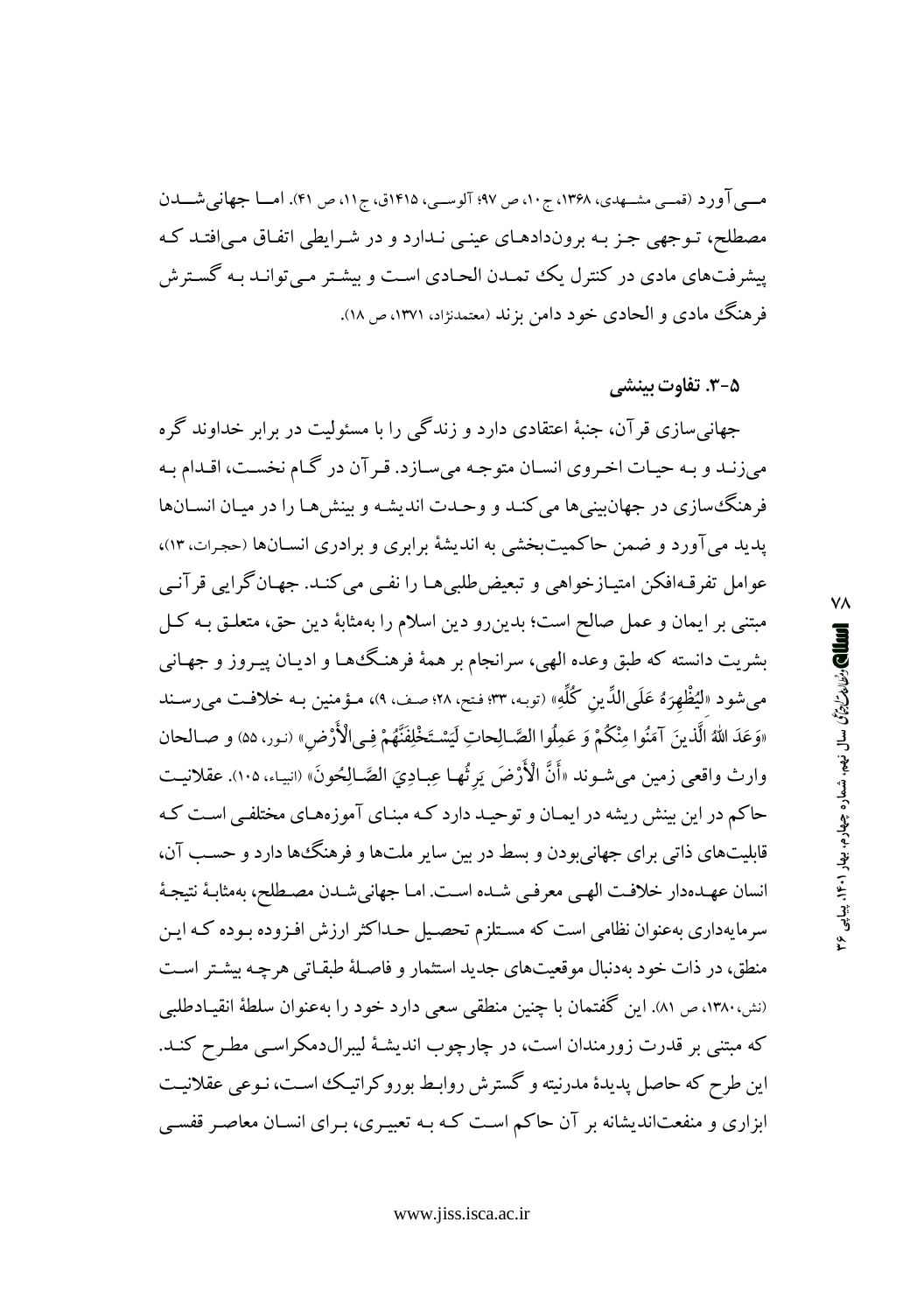آهنین ساخته که در آن به شدت شخصیتزدایی می شود (نک: کوزر، ۱۳۸۸، صص ۳۱۶-۳۱۷).

#### ۵-۴. توحه به ابعاد فردي و احتماعي

هدایتگری و تبیان ودن قرآن، همهٔ ابعاد زندگی فردی و اجتماعی را در نظر داشته و دستوراتی را برای همهٔ انسانها صادر کرده است. در قر آن معمولاً معـارف مربـوط بـه فرد، از احکام و معارف اجتماعی جدا نیست و شخصیت اجتمـاعی و فـردی در طـول یکدیگرند؛ زیرا استعداد و نیروی معنوی و روح اجتماعی انسان در ارزش های معنـوی و شخصيت ذاتي او نهفته است؛ همان حقيقت ذاتي و فردي انسان، ويژگى هـاي اجتمـاعي او را حمل می کنند. تکامل انسان منـوط بـه تکامـل در هـر دو جهـت فـردی و اجتمـاعی است و برای تمام اعمال به ظاهر فردی، حیثیتی اجتماعی بر اساس تعالیم الهی مورد نظر است. به تعبیر برخی مفسرین، قرآن میخواهد انسانی تربیت کند که دغدغهٔ جامعـه دارد و یا این دغدغهها زندگی می کند و خود را در برابر مشکلات اجتماعی مسئول سند؛ لـذا شخصیت فردی و اجتماعی انسان درهم تنیده است (فضارالله، ۱۴۱۹ق، ج۵، صص ۸۴-۸۶. قـرآن راهي ميانه در پيش گرفته و بر خـلاف فردگرايـي افراطـي سـرمايهداري و جامعـهگرايي مطلق سوسیالیستی، با گرایشی بنیادی و اصـولی بـا محوریـت حـق و عــدالت، زیان۱مـای یک سونگریها را کنـار زده و رشـد هویـت فـردی و آزادیهـای انسـانی را همـراه بـا ارزشهاي جمع گرايي و منافع و حقوق اجتماعي لحاظ مي كنـد. در گفتمـان قرآنـي، نـه فقط نوعی ویژگی فردی در مواجهه با پدیدهها رقم می خورد و نـه فقـط بـه سـاختارها و پدیدههای عام توجه یک جانبه می شود، بلکه ضمن تأکید بـر هویتهـای فـردی، نـوعی عامگرایی کـه در آن معنـا و هویـت اجتمـاعی جوامـع بـر اسـاس حقیقتـی واحـد شـکل مي گيرد نيز مدنظر است.

#### ۵-۵. تشکیل امت واحد

واژهٔ امت در قرآن از تعابیری است کـه تـداعیهای سیاسـی و اجتمـاعی بـا خـود بـه همراه دارد. این واژه در معـانی مختلفـی بـه کـار رفتـه و مبنـای هویـت را در جوامـع، از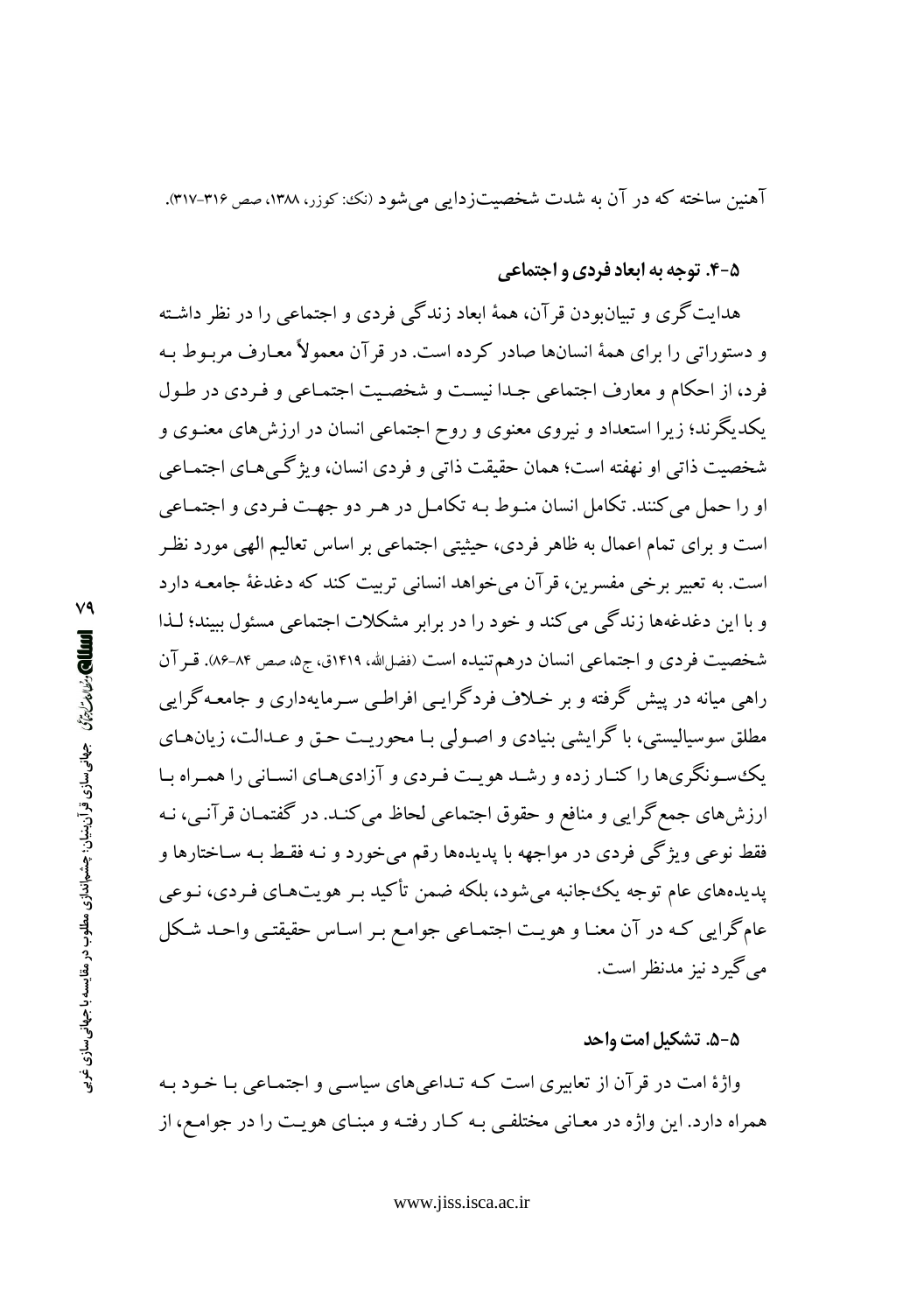تبعیضهای مختلف به پیروی از اسلام تغییر میدهد. مفسران، معیار اصلی امت واحـد را در این آیات، توحید و انقیاد در قول و عمل و عبادت خدا دانستهاند (مغنیه، ۱۴۲۴ق، ج۵، ص ٬۲۹۸ مراغبی، بی تـا، ج۱۷، ص ۶۹؛ فیض کاشـانی، ۱۴۱۸ق، ج۲، ص ۷۹۰) کـه اسـاس هو یـت اجتمـاعی مسلمانان است و این هویتبخشی، با وحدت و انسجام هرچه بیشتر افراد جامعه در لـوای شعار و شعور واحد و نظام معنایی برتـر توحیـدی سـامان می یابـد؛ درواقـع روح توحیـد، انسان را به آفاق هستی متصل کرده و آنان را هم بسته میسازد. مخاطب اصلی قـرآن، برخلاف جهانی شدن که هویتهای نوع انسـانی را میشـکند، افـراد انسـانی و نـوع بشـر است که حفظ مرزهای هویتی از دغدغههای اصلی اوست؛ اما در فرایند جهانی سازی بـا گسترش فضاي اجتماعي، امكـان هويت يـابي در چـارچوب واحـدهاي محـدود و معـين اجتمـاعي كـاهش مي يابـد و چـون سـاختارهاي اجتمـاعي قدرتمنـدي را يديـد آورده، هویتهای جمعی را نابود یا دگرگون ساخته و جوامع را با بحران هویت مواجه می کنـد. این جهانی سازی، ضمن این که بشر را بـهغایت متفـرد کـرده، بـه میزانـی کـه بـه هویـت، وفاداری و تعلق به جمع ضربه میزند، به دین نیز آسیب میرساند و بیهویتی و غریبگی را در یی دارد (22-22 .Esposito & Watson, 2000, pp.). نسبی نگری فرهنگی در عصر مدرن نیـز از دیگر جنبههایی است که در آن، ارزشهای جامعه شکل ثابتی ندارنـد و هـیچ رسـم و آیینی حاکم بر آن نیست و به تمام سنتها بی|عتناست که در نتیجه، هویت جوامع را بـا بحران نسبیت روبهرو می کند و جهانی خالی از اصول اخلاقیی آشکار می سازد (ادگار و سجویک، ۱۳۸۸، ص ۲۱۹). در چنین شرایطی باور به فرهنگی خاص و حقیقتی مطلـق، دشـوار شده و انسان به وضعیتی تناقضآمیز مبتلا می شـود. ایـن در حـالی اسـت کـه قـر آن بنـای اجتماع را بر حقیقتی مطلق استوار سـاخته اسـت و اشـتراک در عقیـده و توحیـد را مـدار اصلی همهٔ وقایع میداند (طباطبایی، ۱۴۱۷ق، ج۴، ص ۱۲۶).

نتيجه گيري ۱. قرآن، ترسیم کنندهٔ خطهشبی ایـدهآل و درعینحـال دسـتیافتنی بـرای تحقـق و حضور ارزشهای غنی جهت سعادت جوامع انسـانی بـرای برپـایی نظـام جهـانی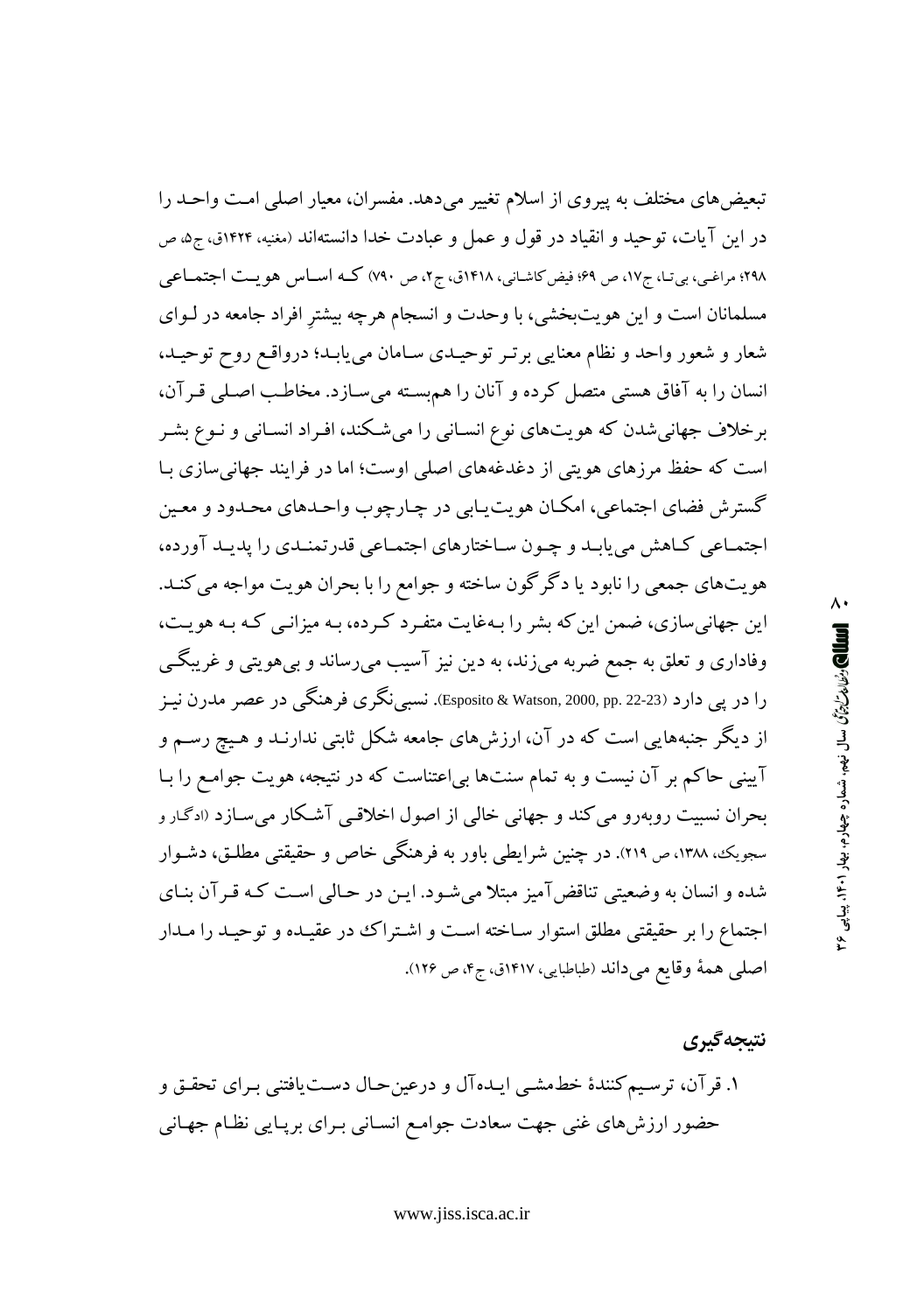است که بهخاطر ویژگیهای محتوایی و ساختاری جـامع، آن را از سـایر نظامهـا متمایز می کند.

- ۲. قرآن در چشم|ندازی واقع بینانه از نظامی یکپارچه، هدف خـود را از جهانی سـازی احکام و معارف، ایجاد امتی واحد کـه مـردم حـول محـور توحیـد متحـد شـوند، داشتن حیاتی طیبه که در آن عمل صالح انجام گیرد و برقراری عـدالت اجتمـاعی طی هدایتگری رهبران الهی که از تباهی ها برحذر داشته شوند می داند که همگے تحت حاكميت مطلق خدا وبر ياية حقانيت استوار است.
- ۳. ذخیرههای اساسی این جهانی سازی، حـاوی اصـول و مبـانی عمیـق و متناسـب بـا نیازهای واقعی بشر و ابعاد وجـودی آن و نگـاه کامـل بـه جنبـههای جهـان هسـتی میباشد که با درنوردیدن محدودههای خاص جغرافیایی، علاوه بر ابعـاد مـادی و جسمانی حیات، ابعاد معنوی و روحانی آن را نیز در نظر دارد.
- ۴. جامعیت قلمرو آیات که مسـائل مـورد نیـاز دینـی و غیـر دینـی انسـانها و جامعـهٔ انسانی را در محدودهٔ هدایت بشر قرار می دهـد، نیـز خاتمیـت نبـوت و عمومیـت رسالت اسلامی بر قاطبهٔ خلق روی زمین به شکل جاودانه، از اصول و مبانی اصلی است که جهانی سازی منطق قر آنی را نشان می دهد.
- ۵. نگر ش فراگیر قر آنی بهعنوان گفتمان برتر دارای مختصاتی است که نقطهٔ کـانونی آن توحید است و مقصد اصلی اش، حرکت به سوی جامعهٔ جهانی واحد بوده ک طی آن ارزش های الهی در سراسر گیتبی مستقر شده و تحت نظام عادلانـهای دسترس پذیر بر پایهٔ حاکمیت الهبی تـداوم می یابـد. آنچـه در ایـن جهانیاندیشـی مورد نظر است، تکامل همهجانبهٔ انسـانها و ازمیانبرداشـتن موانـع رشـد و کمـال انسانی و تحقق ارزشهای والای انسان بهعنوان عناصر پیشران است که طبی سازوکارهای منسجمی دنبال میشود.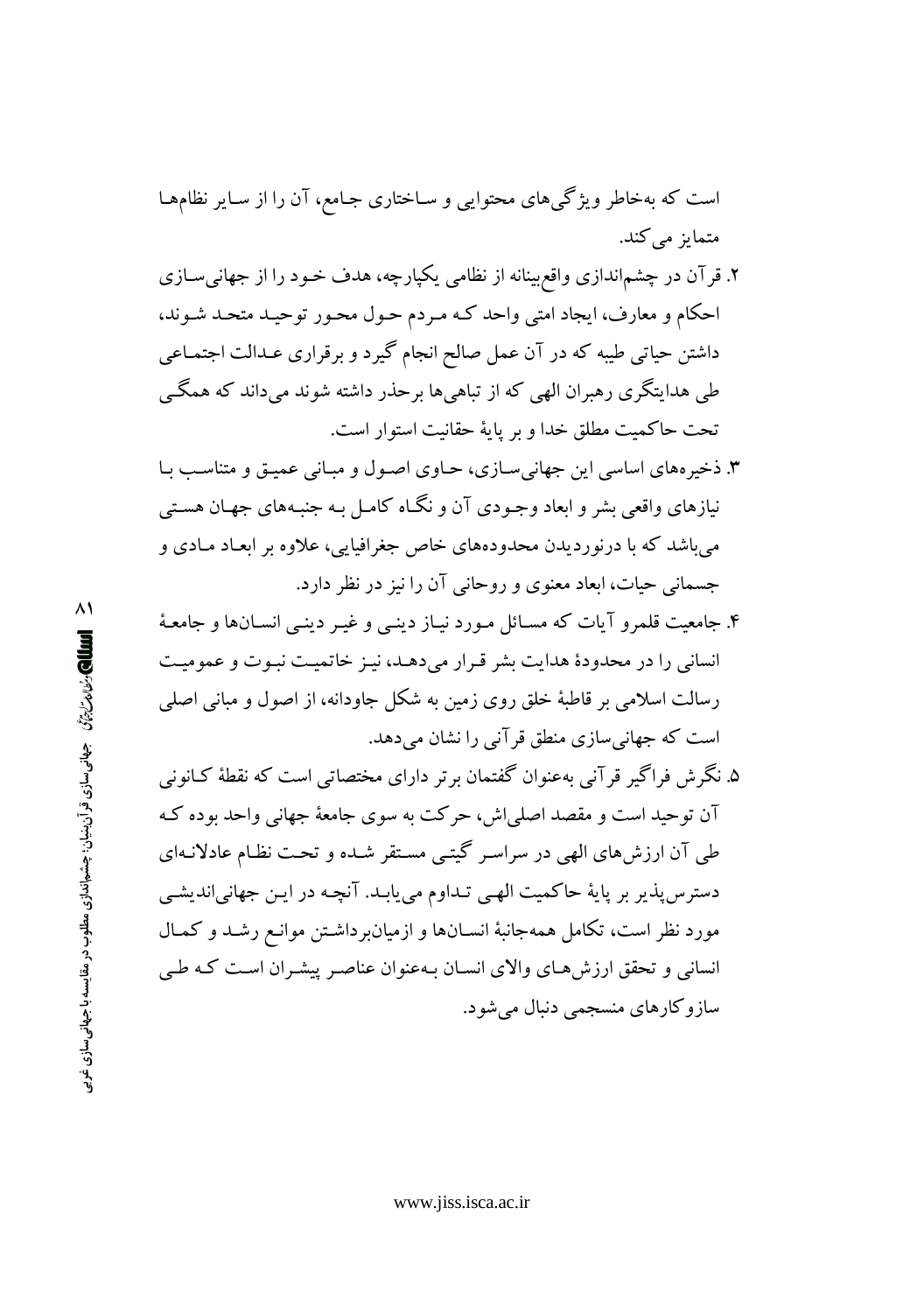# فه ست مناب*ع*

\* قرآن كريم # نهج|لبلاغه ا. آلوسـي، سـيد محمـود. (١۴١٥ق)، روح\لمعـاني فـي تفسـيرالقرآن العظـيم (ج١١). بيـروت: دار الكتب العلميه. ۲. ابنءاشـور، محمـد بـن طـاهر. (بيتـا). التحريـر و التنـوير (ج۱۹ و ۲۶). بيـروت: نشـر مؤسسـة التاريخ. ۳. ابن كثيــر، اســماعيل!بن عمــر. (۱۴۱۹ق). تفسـيرالقرآن العظـيم (ج۵). بيــروت: دار الكتــب العلمية. ۴. ادگار، اندرو؛ سجو یک، پیتر و همکاران. (۱۳۸۸). مفاهیم کلیدی در نظریهٔ فرهنگ<sub>ی</sub> (متـرجم: ناصرالدين على تقويان). تهران: پژوهشكدهٔ مطالعات فرهنگي و اجتماعي. ۵. ایازی، سید محمدعلی. (۱۳۸۰). جامعیت قرآن. قم: انتشارات کتاب مبین. ۶. بوكاي، موريس. (۱۳۶۴). مقايسهاي ميان تورات، انجيل، قرآن و علم (مترجم: ذبـيحالله دبيـر). تھران: دفتر نشر فرهنگٹ اسلامے. ۷. بيضاوى، عبدالله بن عمر. (١۴١٨ق). أنـوار التنزيـل و أسـرار التأويـل (ج۴). بيــروت: دار احيـاء التراث العربي. m´/z ¬\_r/X *ťƨDžDŽǁťƨƊƄ ʹƢťƨƾůŶŤ ȻƨǏƅƟǁ ŐDŽƨůǐǁƄƁƽ LJ ťƨDžDŽǁťƨƊƄ*  M ¯L\_ ,¯´zTLW  اوحدي) تهران: نشر سروش. ۹. جوادي آملي، عبدالله. (۱۳۷۹). جامعه در قرآن. قم: نشر اسراء. ۱۰. جوادی آملی، عبدالله. (۱۳۸۱). تفسیر موضوعی قرآن (ج۱). قم: نشر اسراء. ۱۱. جواديآملي، عبدالله. (۱۳۸۱). فلسفهٔ حقوق بشر. قم: نشر اسراء.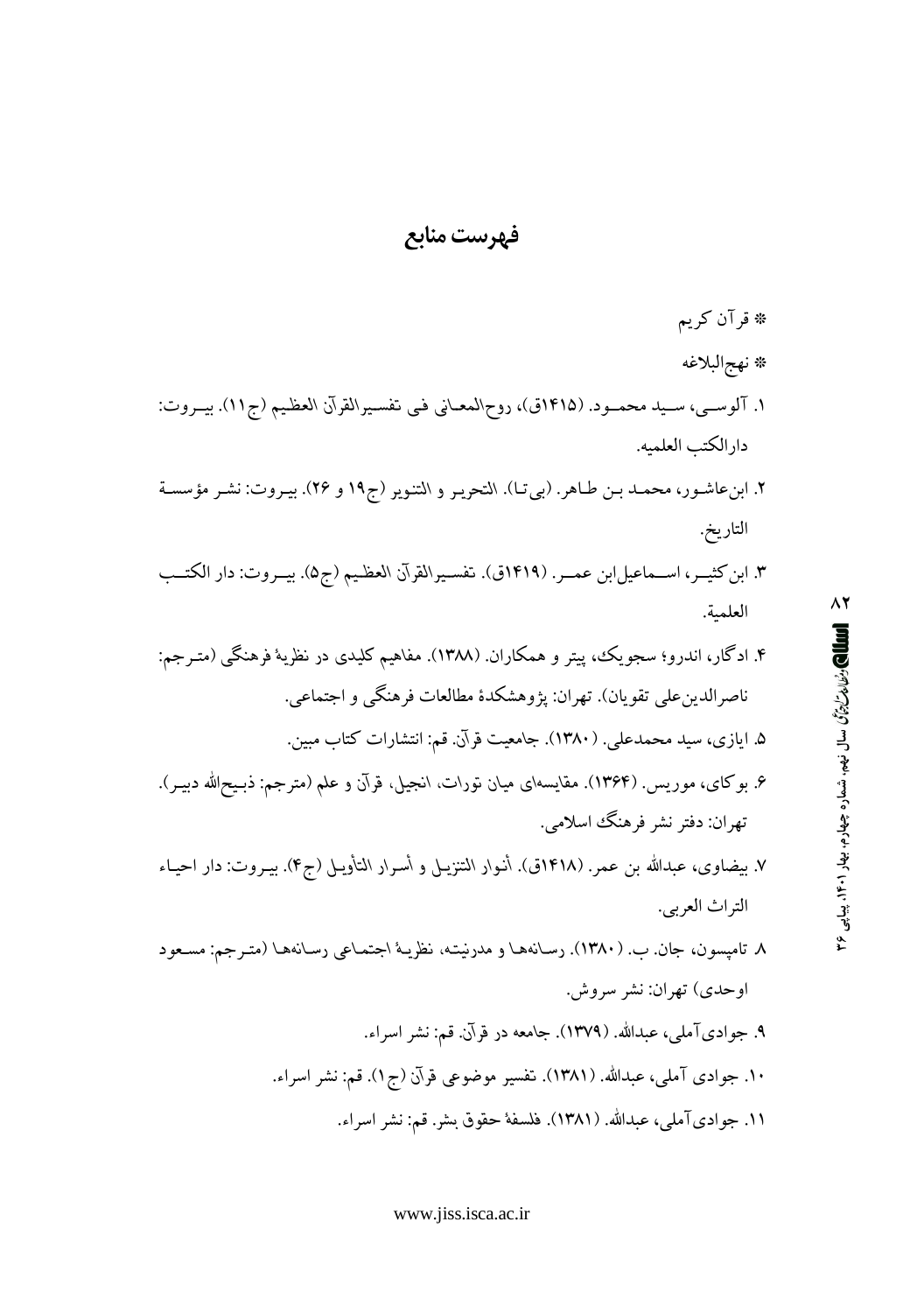- ١٢. ذهبي، محمدحسـين. (بي تـا). التفسير و المفسـرون بحث تفصيلي عـن نشـأة التفسير (ج٢). بيروت: دار احياء التراث العربي.
- ۱۳. رابرتسون، رونالد. (۱۳۸۰). جهـانیشـدن، تـٔوری۱هـای اجتمـاعی و فرهنـگ جهـانی (متـرجم: كمال يولادي). تهران: نشر ثالث.
- ۱۴. رازی، ابوالفتح حسین بـن علـی. (۱۴۰۸ق). روض الجنـان و روح الجنـان فـی تفسـیر القـرآن. مشهد: آستان قدس رضوي.
- ١۵. راغب اصفهاني، حسين بـن محمـد. (١٣٨٣). مفردات الفـاظ القرآن الكريم (بـه كوشـش: صفوان عدنان داودي). قم: انتشارات ذويالقربي.
	- ۱۶. رفیعی، محمدحسین. (۱۳۸۱). آن سوی جهانیسازی. تهران: ناشر صمدیه.
- ١٧. زحيلــي، وهبـــة بـــن مصـــطفي. (١٤١٨ق). تفســير المنيــر فــي العقيــدة و الشــريعة (ج١٠). بيروت\_دمشق: دار الفكر المعاصر.
	- ١٨. زركشي، محمد بن بهادر. (١٤٢٨ق). البرهان في علوم القرآن (ج٢). بيروت: دار المعرفة.
- ۱۹. سارتر، ژان $\downarrow$ . (۱۳۷۶). اگزیستانسیالیسم و اصالت بشر (مترجم: مصطفی رحیمـی). تهـران: نيلو فر .
	- ۲۰. سروش، عبدالکریم. (۱۳۷۱). عقل و آزادی. مجله کیان، شماره(۵)، صص ۱۳–۲۵.
	- ٢١. سروش، عبدالكريم. (١٣٧۵). فربهتر از ايدئولوژي. تهران: مؤسسة فرهنگي صراط.
- ۲۲. سعیدی(وشن، محمدباقر. (۱۳۸۳). تحلیل زبان قرآن و روششناسی فهم آن. تهران: یژوهشگاه فرهنگ و اندیشهٔ اسلامی.
- ۲۳. سوئيزي، پل؛ مگ١داف، هري؛ اريگي، جيوواني و امين، سمير. (١٣٨١). جهاني شدن با كـدام هدف (مترجم: تاصر زرافشان). تهران: آگاه.
- ۲۴. سيد قطب، بن ابراهيم شاذلي. (۱۴۱۲ق). في ظلال القرآن (ج۳، ۴ و ۵). بيروت ـ قـاهره: دار الشروق.
- ٢۵. سيوطي، جلالالدين عبدالرحمان. (١۴٠٧ق). مختصر الانقان (اختصار و تعليق: صلاح|لدين ارقەدان). بيروت: دارالنفائس.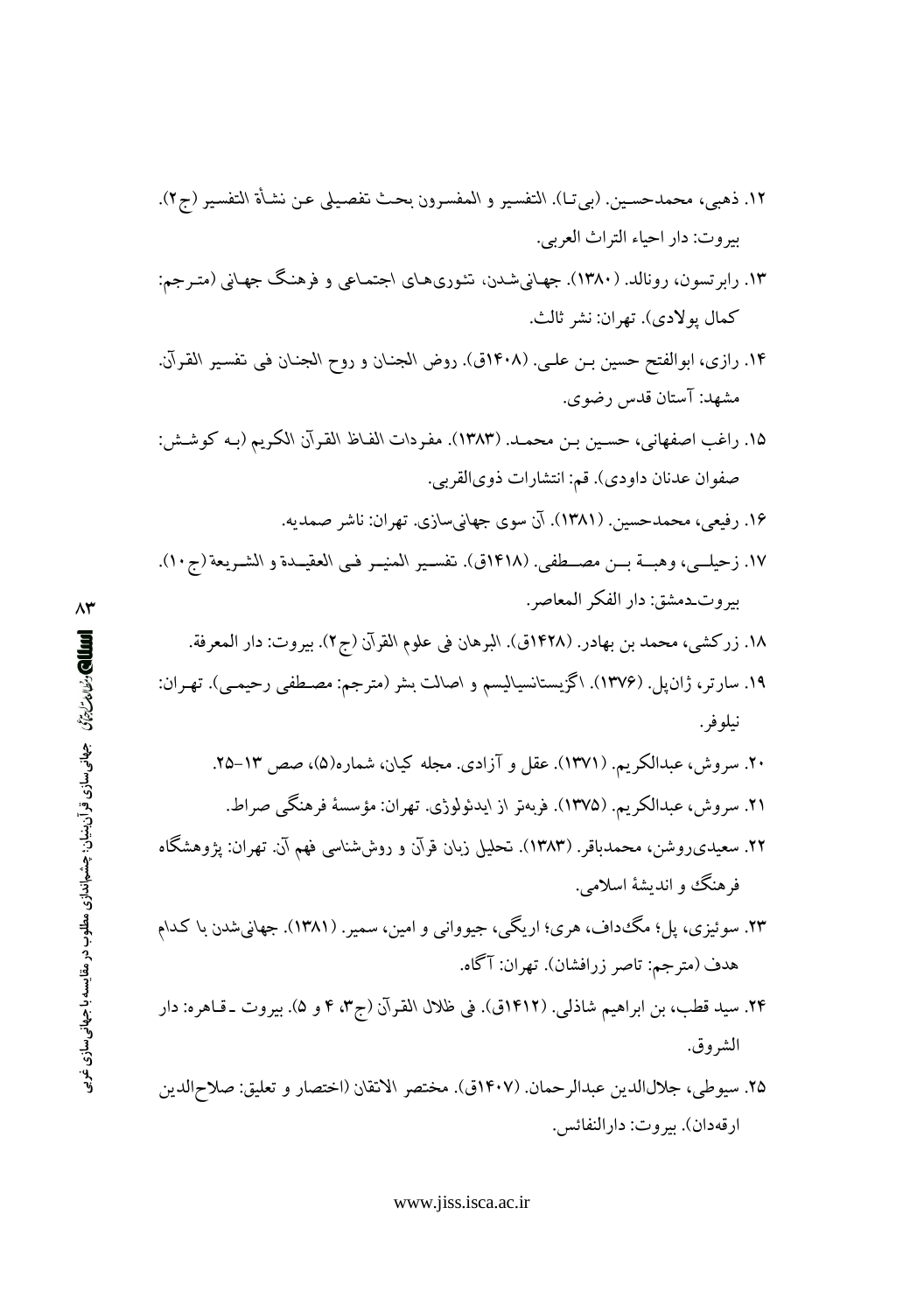- ۴۰. فیض کاشانی، ملامحسن. (۱۴۱۸ق). الاصفی فی تفسیر القرآن (ج۲). قـم: مرکـز انتشـارات دفتر تبليغات اسلامي.
- ۴۱. قرطبی، محمد بن احمد. (۱۳۶۴). الجامع لاحکام القرآن (ج۹). تهران: انتشارات ناصرخسرو.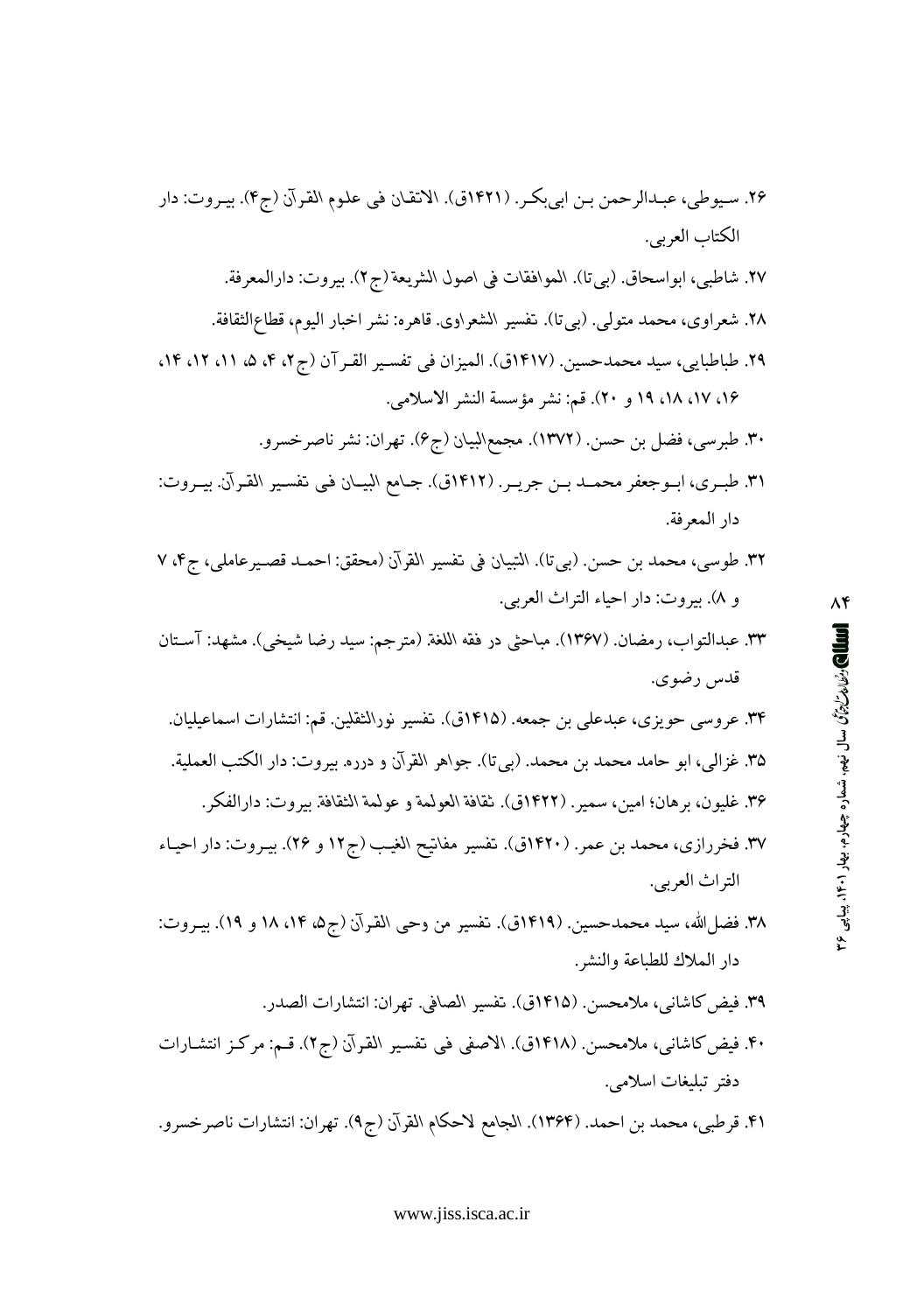- ۴۲. قمي مشهدي، محمد بن محمدرضـا. (۱۳۶۸). تفسير كنـز الـدقايق و بحـر الغرائـب (ج١٠). تهران: انتشارات ارشاد اسلامي.
	- ۴۳. قمي، علي بن ابراهيم. (١٣۶٣). تفسير القمي. قم: دار الكتاب.
- ۴۴. کاپلستون، فردریک. (۱۳۸۴). ناریخ فلسفه (متـرجم: عبدالحسـین آذرنـگ و سـید محمـود يوسف ثاني). تهران: سروش.
- ۴۵. کوزر، لوئیس. (۱۳۸۸). زندگی و اندیشهٔ بزرگان جامعهشناسی (مترجم: محسن ثلاثی). تهران: انتشارات علمي.
- ۴۶. کومسا. (۱۳۷۸). جهانی شـدن و منطقـه گرایـی و تـأثیر آن بـر کشـورهای در حـال توسـعه. (مترجم: اسماعیل مردانی گیوی) مجلـه اطلاعـات سیاسی اقتصـادی، (شـماره ۱۴۸ ـ ۱۴۷)، صص ١٨٢-١٨٩.
	- ۴۷. گیدنز، آنتونی. (۱۳۸۰). پیامدهای مدرنیت (مترجم: محسن ثلاثی). تهران: نشر مرکز. ۴۸. مدرسی، سید محمدتقی. (۱۴۱۹ق). من هدی القرآن. تهران: دار محبی الحسین.
	- ۴۹. مراغي، احمد بن مصطفى. (بي تا). تفسيرالمراغي (ج۱۷). بيروت: دار احياء التراث العربي. ۵۰. مصباح يزدي، محمدتقي. (۱۳۷۸). آموزش فلسفه. تهران: سازمان تبليغات اسلامي.
- ۵۱. مصباح یزدی، محمدتقی. (۱۳۸۸). جامعه و تاریخ از دیـدگاه قـرآن. تهـران: شـرکت چـاپ و نشر بين|لملل.
	- ۵۲. مطهری، مرتضی ـ (۱۴۲۰ق). بررسی اجمالی مبانی اقتصاد اسلامی. تهران: حکمت.
- ۵۳. معتمدنژاد، کاظم. (۱۳۷۱). مطالعات انتقادی در وسایل ارتبـاط جمعـی. فصـلنامه رسـانه(۹)، صص ۱۴-۲۵.
- ۵۴. معرفت، محمدهادي. (۱۴۲۸ق). تلخيص التمهيـد (ج۲). قم: موسسة النشر الاسلامي، جامعـهٔ مدرسين قم.
	- ۵۵. مغنيه، محمدجواد. (۱۴۲۴ق). تفسير الكاشف (ج۴ و ۵). تهران: دار الكتب الاسلامية. ۵۶. مكارم شيرازي، ناصر. (۱۳۷۴). تفسير نمونه. تهران: دار الكتب الاسلامية.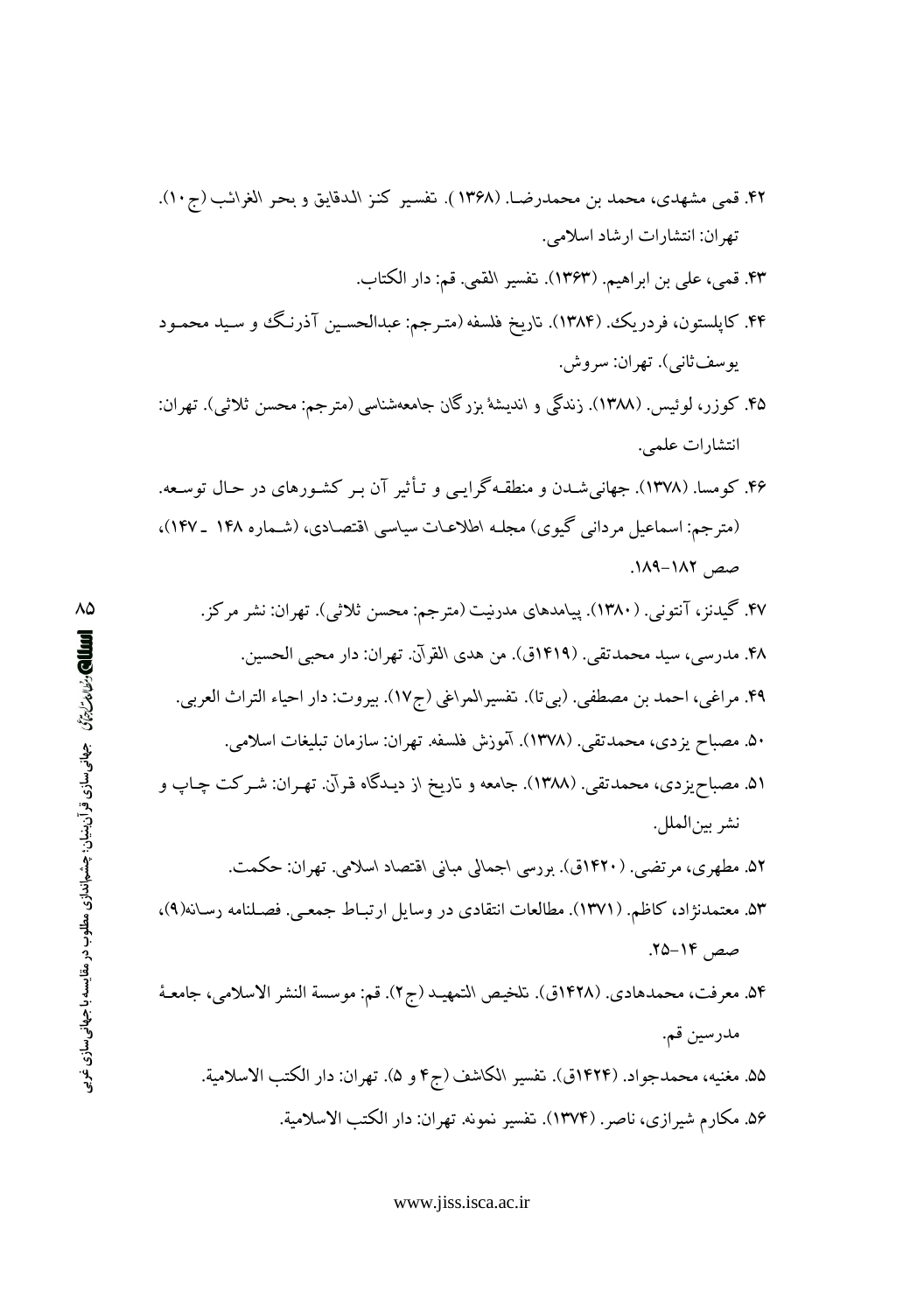- ۵۸. مك كين، آردي؛ ليتل، آر. ريجارد. (۱۳۸۰). امنيت جهاني؛ رويكردهـا و نظريـههـا (متـرجم: اصغر افتخاري). تهران: یژوهشکدهٔ مطالعات راهیر دی.
- ۵۹. نجفي سـبزواري، محمـد بـن حبيـبالله. (۱۴۱۹ق). ارشـاد الاذهـان في تفسير القـرآن (ج۱). بيروت: دار التعارف للمطبوعات.
- .<br>۶۰. نــش، کـیــت. (۱۳۸۰). جامعهشناسی سیاسی معاصـر، جهانیشـدن، سیاسـت، قـدرت (متـرجم: محمدتقی دلفروز). انتشارات کویر.
- ۶۱. واترز، مالکوم. (۱۳۷۹). جهاني شدن (مترجم: اسـماعيل مردانـي گيـوي و سـياوش مريـدي). تهران: نشر سازمان مديريت صنعتي.
- ۶۲. هادوی تهرانبی، مهدی. (۱۳۷۷). مبانی کلامی اجتهاد در برداشت از قرآن کریم. قـم: مؤسسـهٔ فرهنگي خانۀ خرد.
- 63. Esposito, John, L. & Michel Watson. Religion and Global Order. Cardiff, University of Wales press, 2000.
- 64. Lacey.A. R. A dictionary of philosophy, routledge. Newyork, 1996.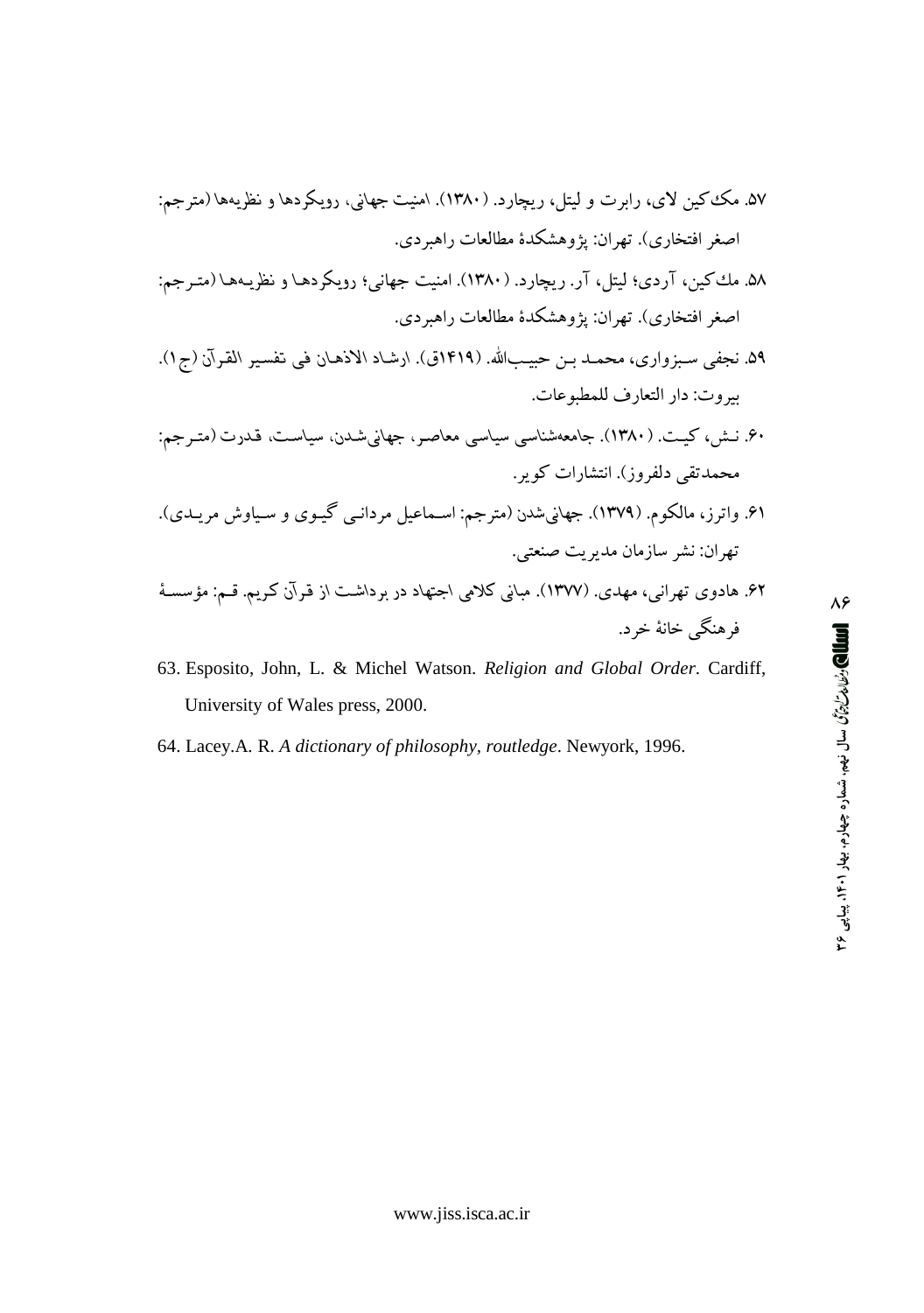#### **References**

- \* The Holy Qur'an
- \* Nahj al-Balaghah
- 1. Abdul Tawab, R. (1367 AP). *Discussions in Fiqh al-Luqah*. (Sheikhi, S. R, Trans.). Mashhad: Astan Quds Razavi. [In Persian]
- 2. Alusi, S. M. (1415 AH), *Ruh al-Ma'ani fi Tafsir al-Quran al-Azim*. (vol. 11). Beirut: Dar al-Kotob al-Ilmiyah. [In Arabic]
- 3. Arousi Howeizi, A. (1415 AH). *Tafsir Nour al-Thaqalein*. Qom: Esmailian Publications. [In Arabic]
- 4. Ayazi. S. M. A. (1380 AP). *Authority of the Quran*. Qom: Mobin Book Publications. [In Persian]
- 5. Beizawi, A. (1418 AH). *Anwar al-Tanzil va Asrar al-Ta'awil*. (vol. 4). Beirut: Dar Ihya al-Toras al-Arabi. [In Arabic]
- 6. Bukay, M. (1364 AP). *A comparison between the Torah, the Bible, the Qur'an and science*. (Dabir, Z, Trans.). Tehran: Islamic Culture Publishing Office. [In Persian]
- 7. Copleston, F. (1384 AP). *History of Philosophy*. (Azarang, A., & Yousef Thani, S. M, Trans.). Tehran: Soroush. [In Persian]
- 8. Coser, L. (1388 AP). *Life and Thought of Scholars of sociology*. (Thalasi, M. Trans.). Tehran: Scientific Publications. [In Persian]
- 9. Edgar, A., & Sejwik, P. et al. (1388 AP). *Key Concepts in Cultural Theory*. (Taqavian, N. A, Trans.). Tehran: Research Institute for Cultural and Social Studies. [In Persian]
- 10. Esposito, J. L., & Watson, M. *Religion and Global Order*. Cardiff, University of Wales press, 2000.
- 11. Fakhr Razi, M. (1420 AH). *Tafsir Mafatih al-Qaib*. (vols. 12 & 26). Beirut: Dar Ihya al-Toras al-Arabi. [In Arabic]
- 12. Fazlullah, S. M. H. (1419 AH). *Tafsir min Vahy al-Qur'an*. (vols. 5, 14, 18 & 19). Beirut: Dar al-Melak le al-Tiba'ah va al-Nashr. [In Arabic]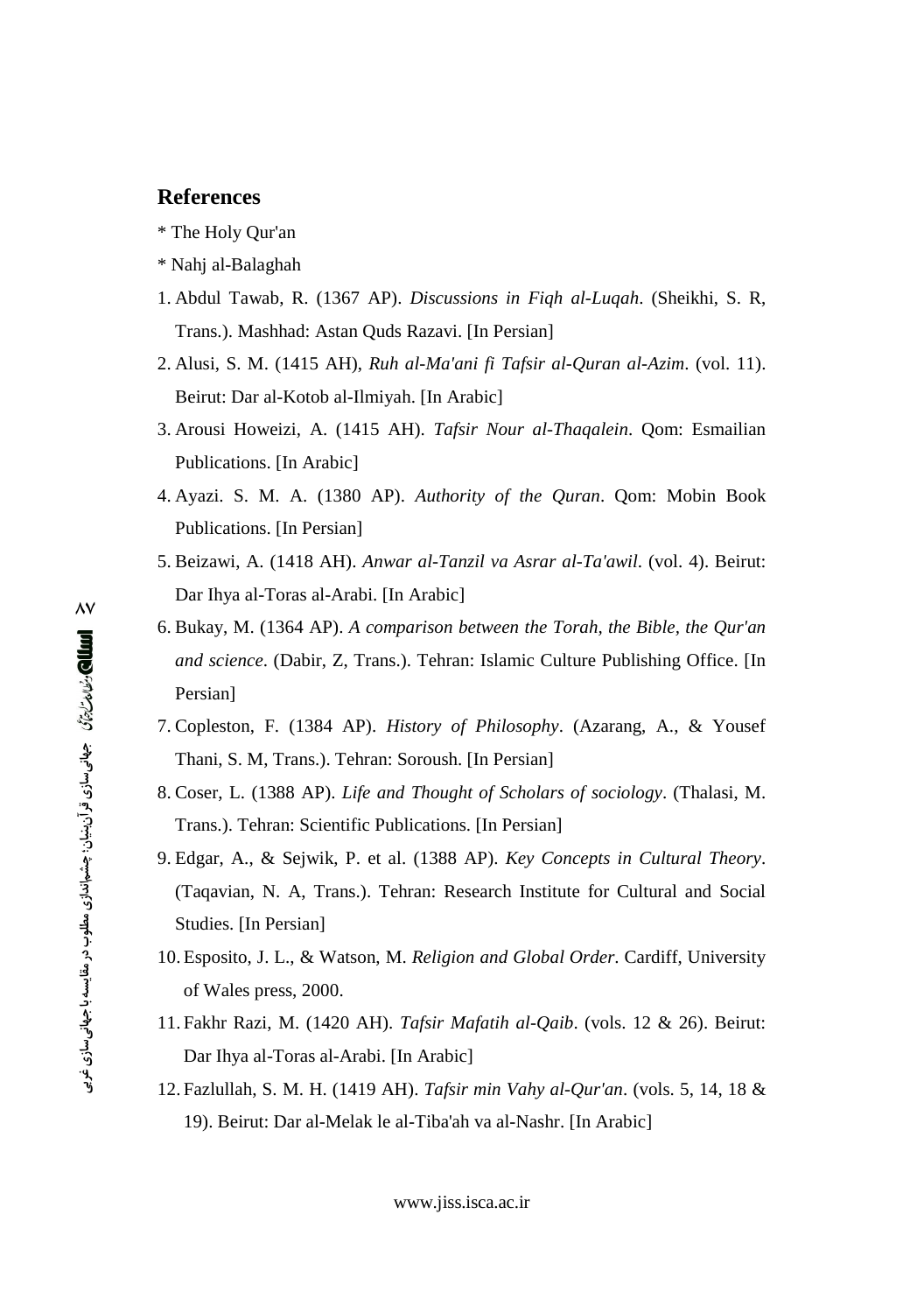- 13. Feiz Kashani, M. M. (1415 AH). *Tafsir al-Safi.*Tehran: Al-Sadr Publications. [In Arabic]
- 14. Feiz Kashani, M. M. (1418 AH). *Al-Asfi fi Tafsir al-Qur'an*. (vol. 2). Qom: Islamic Propaganda Office Publishing Center. [In Arabic]
- 15. Ghazali, A. H. (n.d.). *Jawahir al-Qur'an va Dorareh*. Beirut: Dar Al-Kotob Al-Ilmiyah.
- 16. Gholyun, B., & Amin, S. (1422 AH). *Thaqafat al-Ulamah va Ulamah al- Thaqafat*. Beirut: Dar al-Fikr. [In Persian]
- 17. Giddens, A. (1380 AP). *Consequences of modernity*. (Thalasi, M, Trans.). Tehran: Markaz Publishing. [In Persian]
- 18. Hadavi Tehrani, M. (1377 AP). *The theological foundations of ijtihad in the interpretation of the Holy Qur'an*. Qom: Khaneh Kherad Cultural Institute. [In Persian]
- 19.Ibn Ashour, M. (n.d.). *Al-Tahrir va al-Tanwir*. (Vols. 19 & 26). Beirut: Published by the Institute of History.
- 20.Ibn Kathir, I. (1419 AH). *Tafsir al-Qur'an al-Azim*. (vol. 5). Beirut: Dar al- Kotob al-Ilmiyah. [In Arabic]
- 21.Javadi Amoli, A. (1379 AP). *Society in the Quran*. Qom: Isra Publications. [In Persian]
- 22.Javadi Amoli, A. (1381 AP). *Philosophy of human rights*. Qom: Isra Publications. [In Persian]
- 23.Javadi Amoli, A. (1381 AP). *Thematic interpretation of the Qur'an*. (vol. 1). Qom: Isra Publications. [In Persian]
- 24. Komsa. (1378 AP). Globalization and regionalism and its impact on developing countries. (Mardani Givi, E. Trans.) *Journal of Political- Economic Information.* (148-147), pp. 182-189. [In Persian]
- 25. Lacey.A. R. *A dictionary of philosophy*, Rutledge. New York, 1996.
- 26. Ma'arifat, M. H. (1428 AH). *Talkhis al-Tamhid*. (Vol. 2). Qom: Islamic Publishing Institute, Qom Teachers Association. [In Arabic]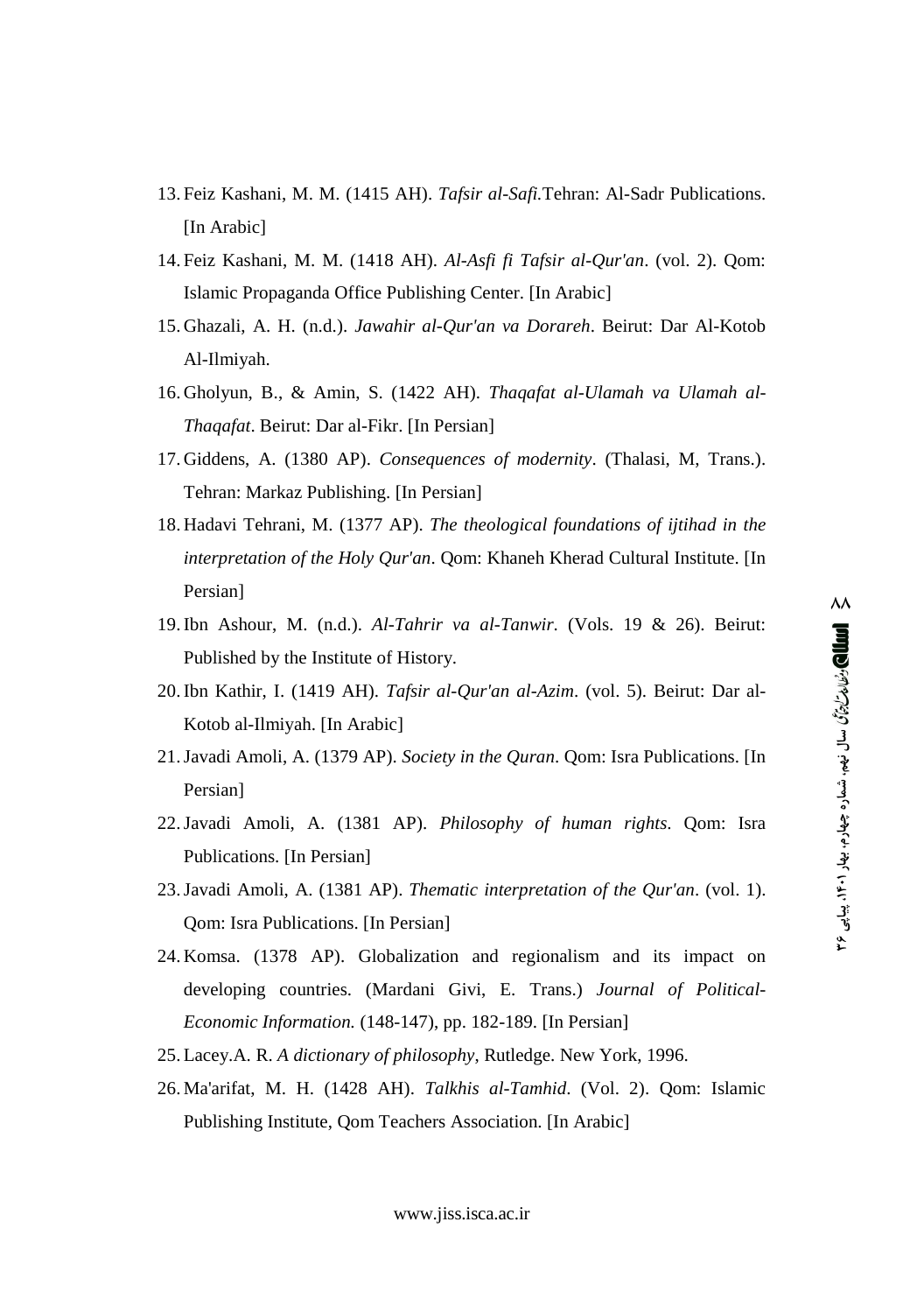- 27. Makarem Shirazi, N. (1374 AP). *Tafsir Nemouneh*. Tehran: Dar al-Kotob al-Islamiyah. [In Persian]
- 28. Maraghi, A. (n.d.). *Tafsir al-Maraghi*. (Vol. 17). Beirut: Dar Ihya al-Toras al- Arabi.
- 29. McCain, A., & Little, R. R. (1380 AP). *Global security; Approaches and theories*. (Eftekhari, A, Trans.). Tehran: Research Institute for Strategic Studies. [In Persian]
- 30. McKinney Lay, R., & Little, R. (1380 AP). *Global Security, Approaches and Theories* (Eftekhari, A, Trans.). Tehran: Research Institute for Strategic Studies. [In Persian]
- 31. Mesbah Yazdi, M. T. (1378 AP). *Teaching philosophy*. Tehran: Islamic Propaganda Organization. [In Persian]
- 32. Mesbah Yazdi, M. T. (1388 AP). *Society and history from the perspective of the Qur'an*. Tehran: International Publishing Company. [In Persian]
- 33. Modarressi, S. M. T. (1419 AH). *Min Hoda al-Quran*. Tehran: Dar Mohebbi Al-Hussein. [In Arabic]
- 34. Motahari, M. (1420 AH). *Overview of the basics of Islamic economics*. Tehran: Hekmat. [In Arabic]
- 35. Motamednejad, K. (1371 AP). Critical studies in mass media. *Media Quarterly Journal*. (9), pp. 14-25. [In Persian]
- 36. Mughniyeh, M. J. (1424 AH). *Tafsir al-Kashif*. (vols. 4 & 5). Tehran: Dar al- Kotob al-Islamiyah. [In Arabic]
- 37. Najafi Sabzevari, M. (1419 AH). *Irshad al-Adhan fi Tafsir al-Qur'an*. (vol. 1). Beirut: Dar al-Ta'aruf le al-Matbu'at. [In Arabic]
- 38. Nash, K. (1380 AP). *Contemporary Political Sociology, Globalization, Politics, Power.* (Delfruz, M. T, Trans.). Kavir Publications. [In Persian]
- 39. Qomi Mashhadi, M. (1368 AP). *Tafsir Kanz al-Daqa'iq va Bahr al-Qara'ib*. (vol. 10). Tehran: Islamic Guidance Publications. [In Persian]

40. Qomi, A. (1363 AP). *Tafsir al-Qomi*. Qom: Dar Al-Kitab. [In Persian]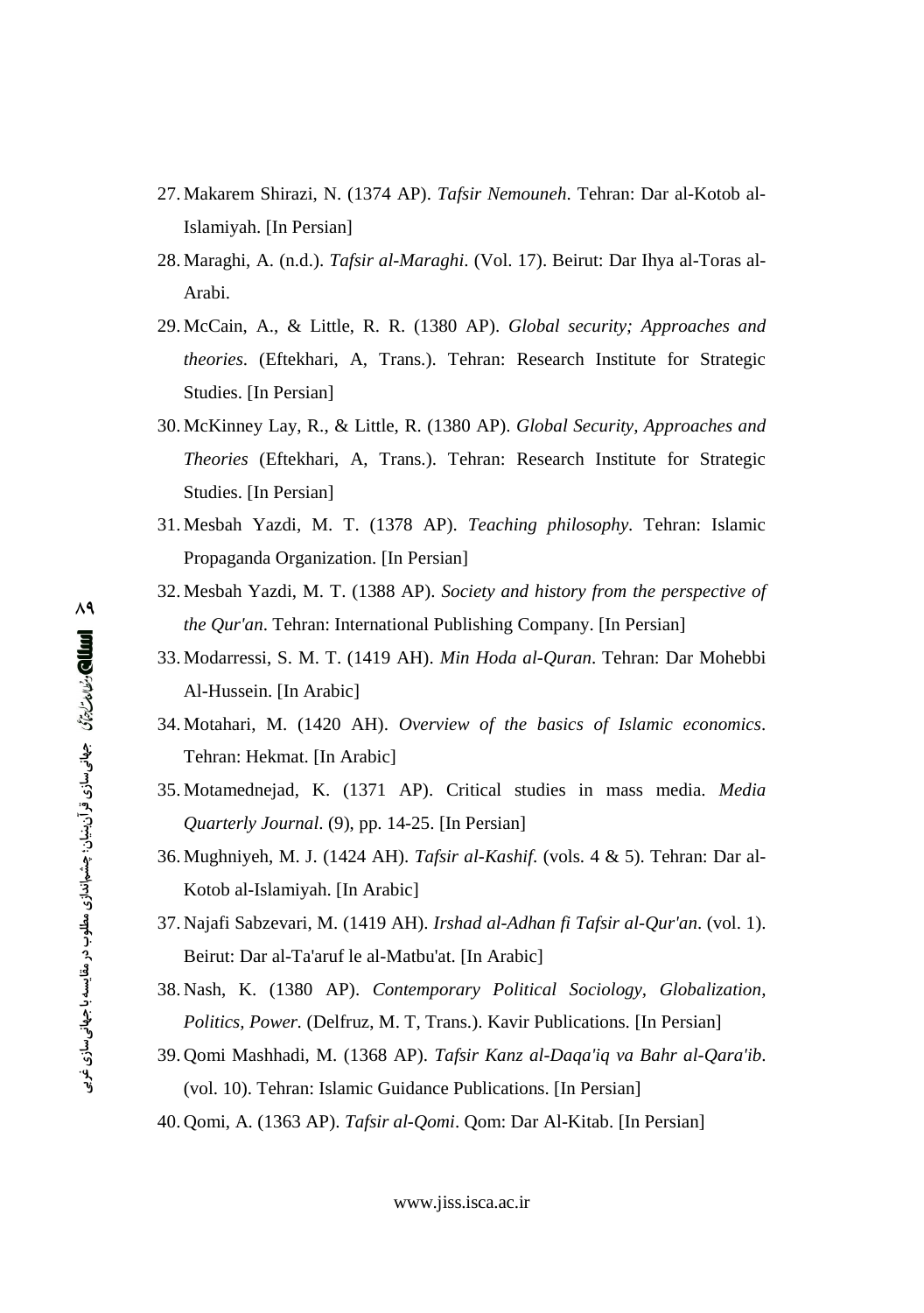- 41. Qurtubi, M. (1364 AP). *Al-Jama'ah Le Ahkam Al-Quran*. (Vol. 9). Tehran: Naser Khosrow Publications. [In Persian]
- 42.Rafi'i, M. H. (1381 AP). *The other side of globalization*. Tehran: Samadiyeh Publications. [In Persian]
- 43.Ragheb Esfahani (1383 AP). *Mufradat Alfaz al-Quran Al-Karim*. (Davoodi, S. A). Qom: Zawe al-Qorba Publications. [In Persian]
- 44.Razi, A. (1408 AH). Rooz Al-Jannan va Rouh Al-Jannan fi Tafsir al-Qur'an. Mashhad: Astan Quds Razavi. [In Arabic]
- 45.Robertson, R. (1380 AP). *Globalization, social theories and world culture*. Tehran: Thaleth Publications. [In Persian]
- 46. Saeedi Roshan, M. B. (1383 AP). *Analysis of the language of the Qur'an and the methodology of understanding it.* Tehran: Research Institute of Islamic Culture and Thought. [In Persian]
- 47. Sartre, J. (1376 AP). *Existentialism and human originality*. (Rahimi, M. Trans.). Tehran: Niloufar. [In Persian]
- 48. Sayyid Qutb, I. I. (1412 AH). *Fi Zalal al-Qur'an*. (vols. 4, 3 & 5). Beirut Cairo: Dar Al-Shorouq. [In Arabic]
- 49. Sharawi, M. M. (n.d.). *Tafsir al-Sharawi*. Cairo: Nashr Akhbar al-Yawm, Qita' al-Thaqafah.
- 50. Shatebi, A. (n.d.). *Al-Muwafiqat fi Usul al-Sharia*. (Vol. 2). Beirut: Dar Al- Ma'rifah.
- 51. Siouti, A. (1421 AH). *Al-Itqan fi Ulum al-Qur'an*. (Vol. 4). Beirut: Dar Al- Kitab Al-Arabi. [In Arabic]
- 52. Siouti, J. (1407 AH). *Mukhtasar al-Itqan*. (Arqahdan, S, Ed.). Beirut: Dar Al- Nafa'is. [In Arabic]
- 53. Soroush, A. (1371 AP). *Wisdom and freedom. Kian Magazine.* (5), pp. 13-25. [In Persian]
- 54. Soroush, A. (1375 AP). *Fatter than ideology*. Tehran: Serat Cultural Institute. [In Persian]